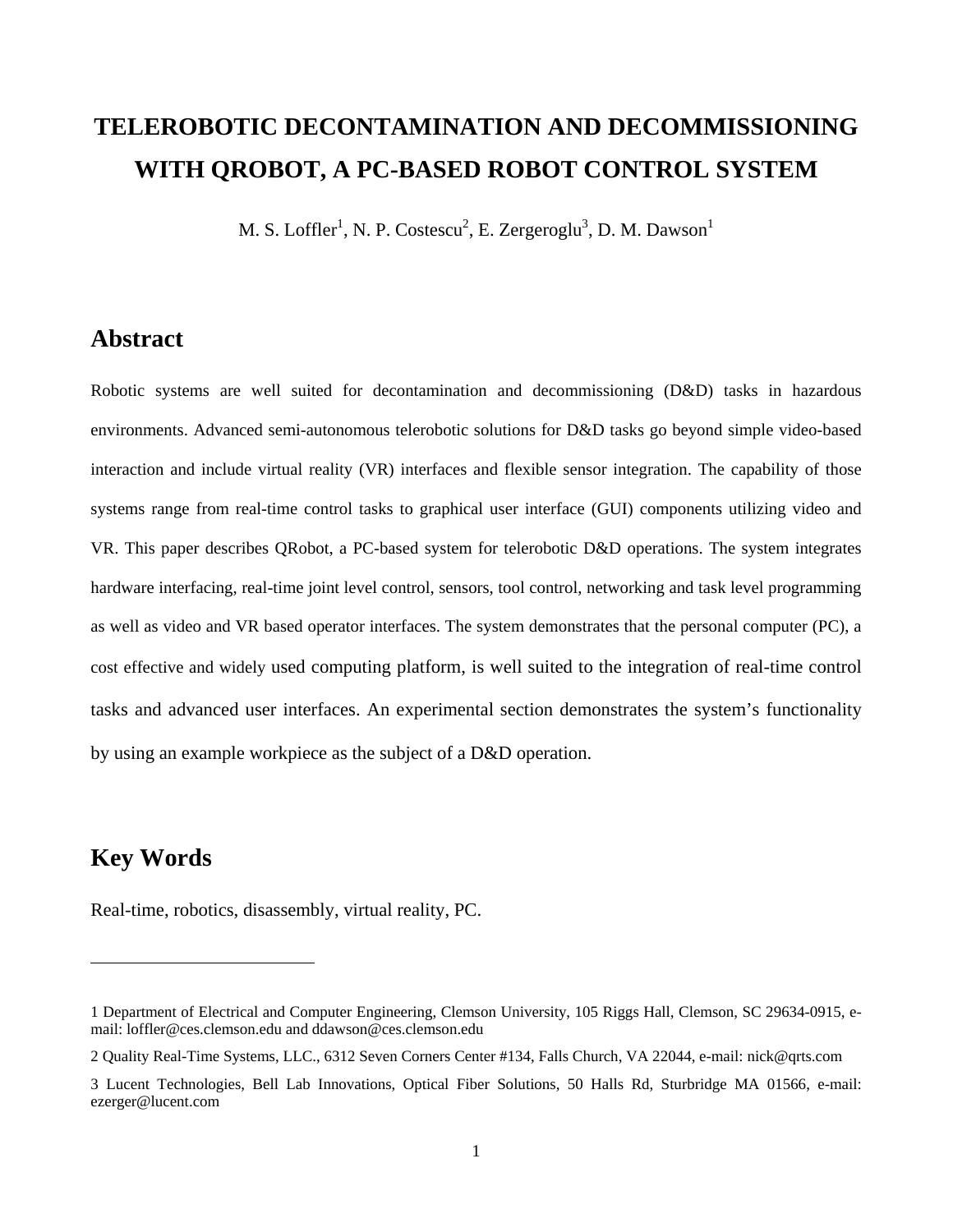# **1. Introduction**

The U.S. Department of Energy (DOE) is facing the decontamination and decommissioning of a high number of surplus facilities. These facilities often contain radioactive or other hazardous material. Current technologies are often labor intensive, time consuming, expensive, or they unnecessarily expose workers to the hazardous material. The DOE is looking for new and innovative technologies that allow D&D operations to be faster, safer, and more cost-effective. Telerobotic systems provide a good solution to this problem. They allow robots to be remotely controlled from an operator console and provide visual feedback to the operator. In basic systems, an operator controls the robot directly (*e.g.,* with a joystick) and receives video feedback [1]. Performing a remote disassembly is a complicated, often repetitive task, which requires skilled operators. Therefore, much of the ongoing research focuses increasingly on the development of semi-autonomous systems. In a semi-autonomous system, higher level tasks, such as removing a bolt, are performed automatically by the system. Ongoing research also focuses on VR based operator interfaces to simplify the user interface.

This paper describes how the QRobot joint level control system [2] was extended to a complete semi-autonomous robot control system for D&D operations. QRobot is the robotic part of the research being conducted under DOE Grant DE-FG07-96ER14728, entitled "Advanced Sensing and Control Techniques to Facilitate Semi-Autonomous Decommissioning of Hazardous Sites" [3]. It is a purely PC based system that integrates the following components:

- A joint level control and a trajectory generator with a high level programming interface for Puma manipulators.
- A 3D OpenGL-based hardware-accelerated robot simulator.
- Both video based and VR based operator interfaces.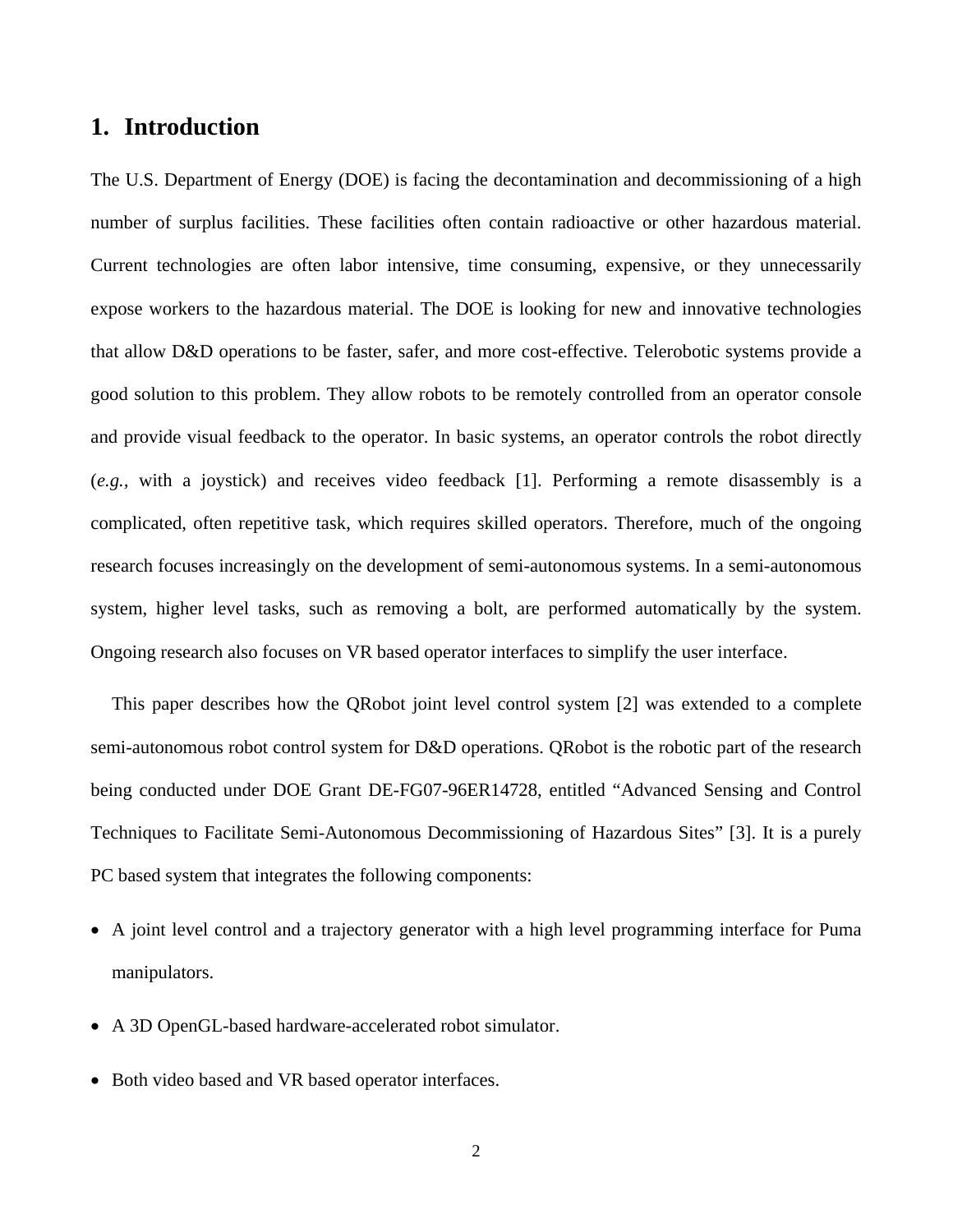- Teleobservation programs.
- Interfacing of different sensors.
- Control of different robotic end-effectors.

The experimental section of this paper documents the capability of the QRobot system to perform a sample D&D operation.

# **2. Motivation for Developing a PC Based System**

The components of an advanced semi-autonomous telerobotic system have different hardware and software requirements:

- The joint level control task and the trajectory generator require hard real-time performance.
- The GUI needs to integrate VR and video techniques. Hardware accelerated 3D rendering is required for the VR interface.
- Networking capabilities are required in order to locate the robot control hardware remotely from the operator console. Networking is also required if a multiprocessor architecture is used to divide the work among multiple computers (*e.g.,* video capture on one PC, robot control on another PC, *etc.).*

The above requirements usually lead to the integration of proprietary solutions and expensive hardware platforms. As an example, consider an RCCL based system. The software consists of a robot control library (RCCL [4]) running on a Sun workstation, Moper running on a LSI 11/2 processor, and firmware for joint level control running on digital servo boards inside the Mark II [5]. Additional hardware required includes an SBUS to VME bus adapter and a VME card cage. The closed architecture of the Mark II controller prevents the implementation of new, state-of-the-art control algorithms [2], as well as the integration of sensors such as cameras into the control loop. The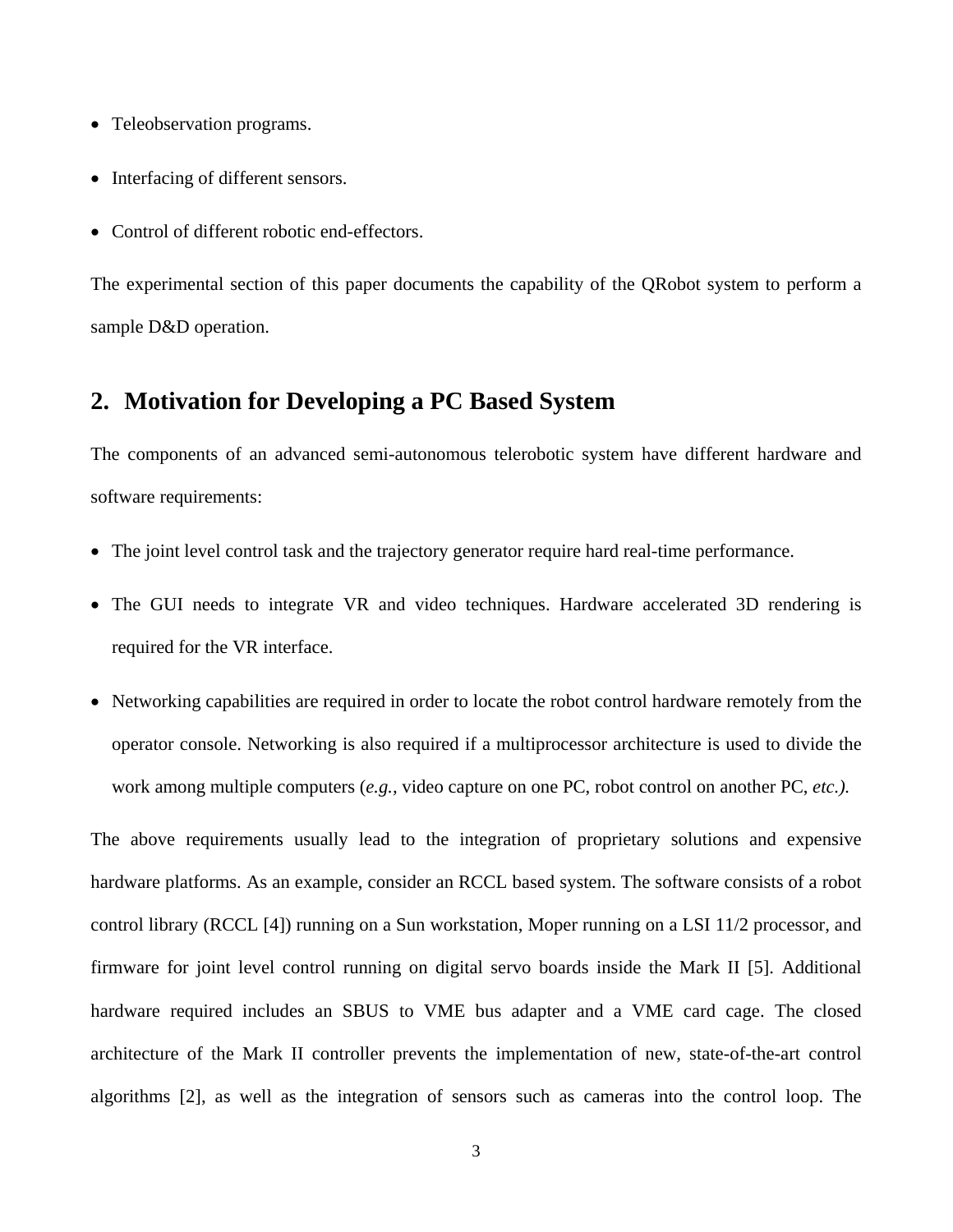heterogeneous architecture of this type of system leads to a higher complexity of integration and higher costs.

QRobot is entirely PC-based. The entire computational functionality of the system, including the joint level control, is implemented exclusively as PC software. Neither a dual processor architecture (like PC/digital signal processing boards solutions) nor special controller hardware (such as the Mark II's digital servo boards) is necessary.

This system has the following advantages:

- The system is cost-effective, because PCs and their components are less expensive than proprietary controllers or traditional Unix workstations.
- The system has a simpler architecture, since the additional effort to integrate completely different hardware components (such as VME cards with an SBUS computer) is not required.
- The system is more flexible. To modify or extend the system, only a change to PC source code is necessary.
- The PC is a widely known and technically advancing technology. Many powerful software packages as well as a great variety of interface boards are available for the PC.

There are two developments that allow a PC based system to fulfill the different hardware and software requirements stated above. First, the advent of high-speed PC CPUs provides computing power similar to or exceeding Unix workstations or special purpose computers such as DSP boards [6]. Second, hard real-time PC operating systems (OSs) are able to execute real-time tasks (such as the joint level control) as well as non real-time tasks (such as the GUI) on one CPU [7].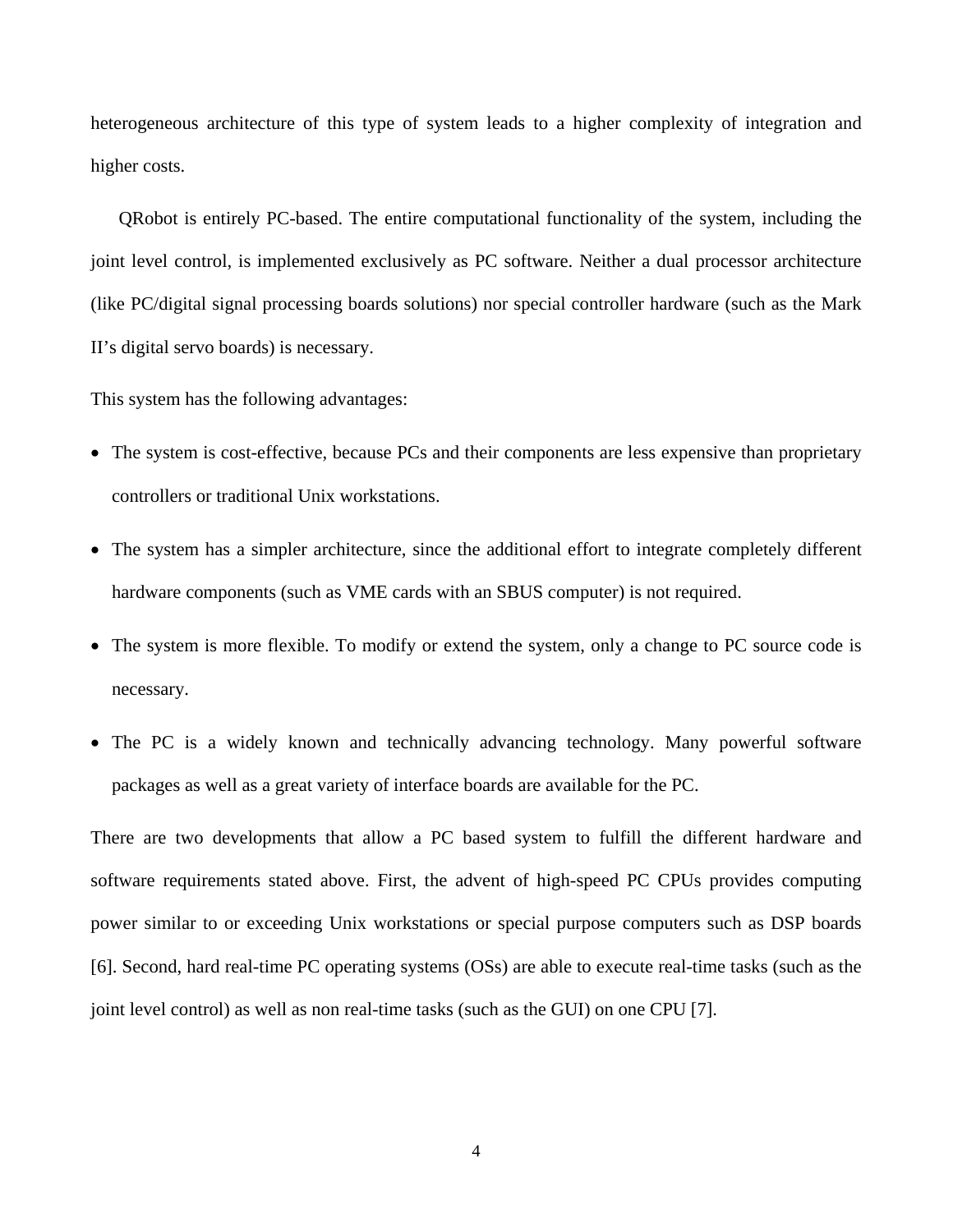### **3. Overview of the Disassembly System**

Fig. 1, 2 and 3 show the software and hardware components that are distributed across three PCs. The *VR Operator Interface PC* runs Windows NT, while the *Robot Control PC* and the *WebCam PC* run QNX, a real-time OS. The *VR Operator Interface* and the *Robot Simulator* are integrated into one Windows NT program. The *Video Operator Interface* contains the actual disassembly program and communicates with the VR Operator Interface over Internet Domain TCP/IP sockets. Note that the WebCam PC and the Robot Control PC could be combined into a single PC; however, this would result in a slower performance.

The *Disassembly Program* issues high level commands to *ARCL*, a robot control library that serves as the programming interface and as the trajectory generator. ARCL generates a stream of setpoints that are fed into the *Joint Level Control*. *Observation Windows* provide visual feedback of the D&D operation. They show a continuously updated image from one of the video cameras. Multiple observation windows can be used with different video cameras. The *WebCam System* allows video feedback over the World Wide Web by using a standard web browser. The camera, the pan/tilt unit (PTU) and the zoom lens of the WebCam System are also accessible from the observation windows running on the Robot Control PC. Special programs, called *Hardware Servers*, are responsible for accessing the PC boards (*e.g.,* PTU server, MultiQ server, *etc). Control Servers* implement control algorithms (*e.g.,* zoom lens control, robot joint level control). Applications use *Clients* to communicate with servers.

Different PC boards are used in the system: Quanser's MultiQ board and ServoToGo's S8 board for digital and analog I/O, the Imagenation PXC200 and Matrox Meteor frame grabbers for video capturing, and a custom board for interfacing the force/torque (F/T) sensor. The main hardware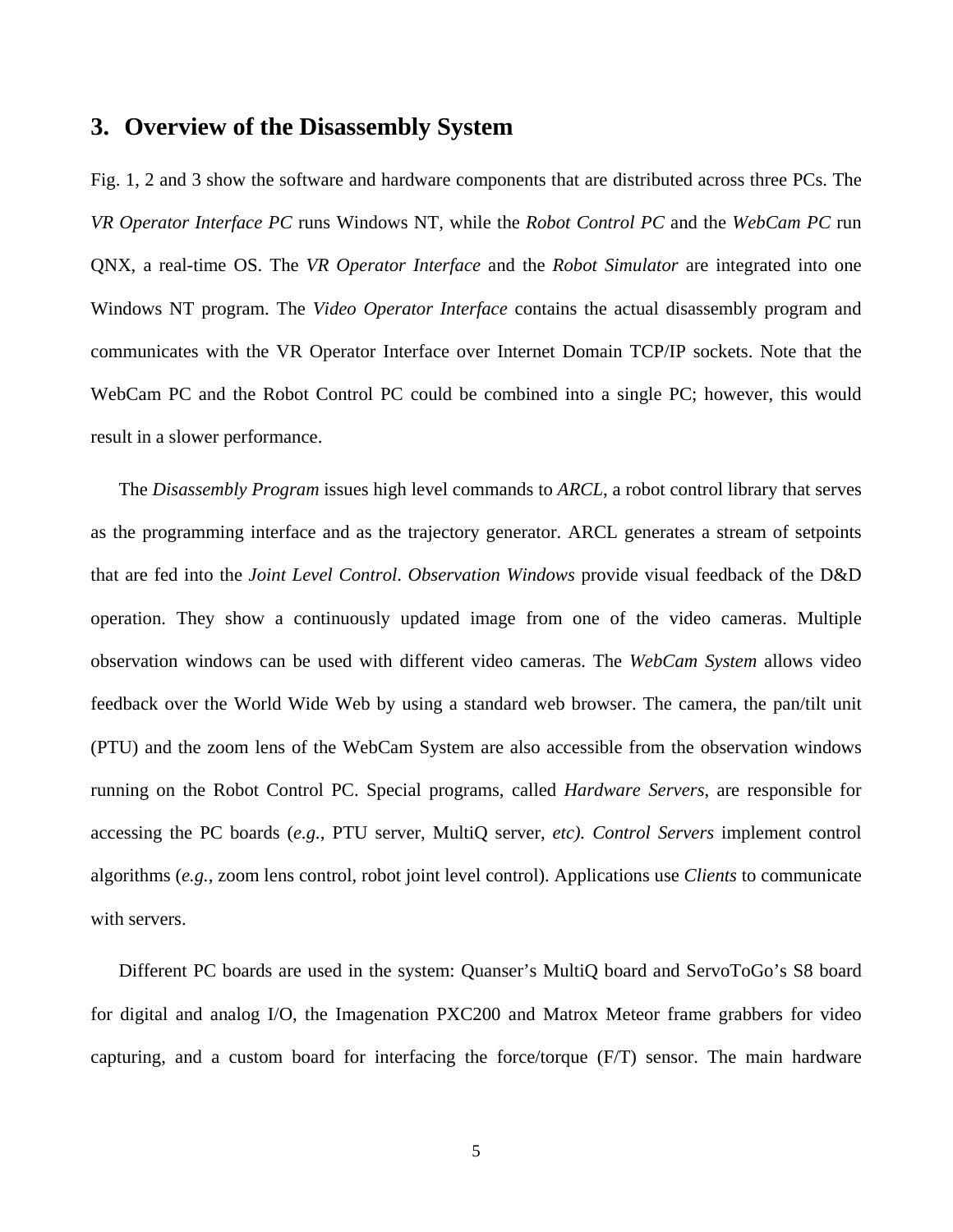component is a *Puma 560 Manipulator.* A hardware retrofit interfaces the encoders and potentiometers of the Puma and the power amplifiers of the Mark II directly to an I/O board.



**Figure 1. The robot control PC**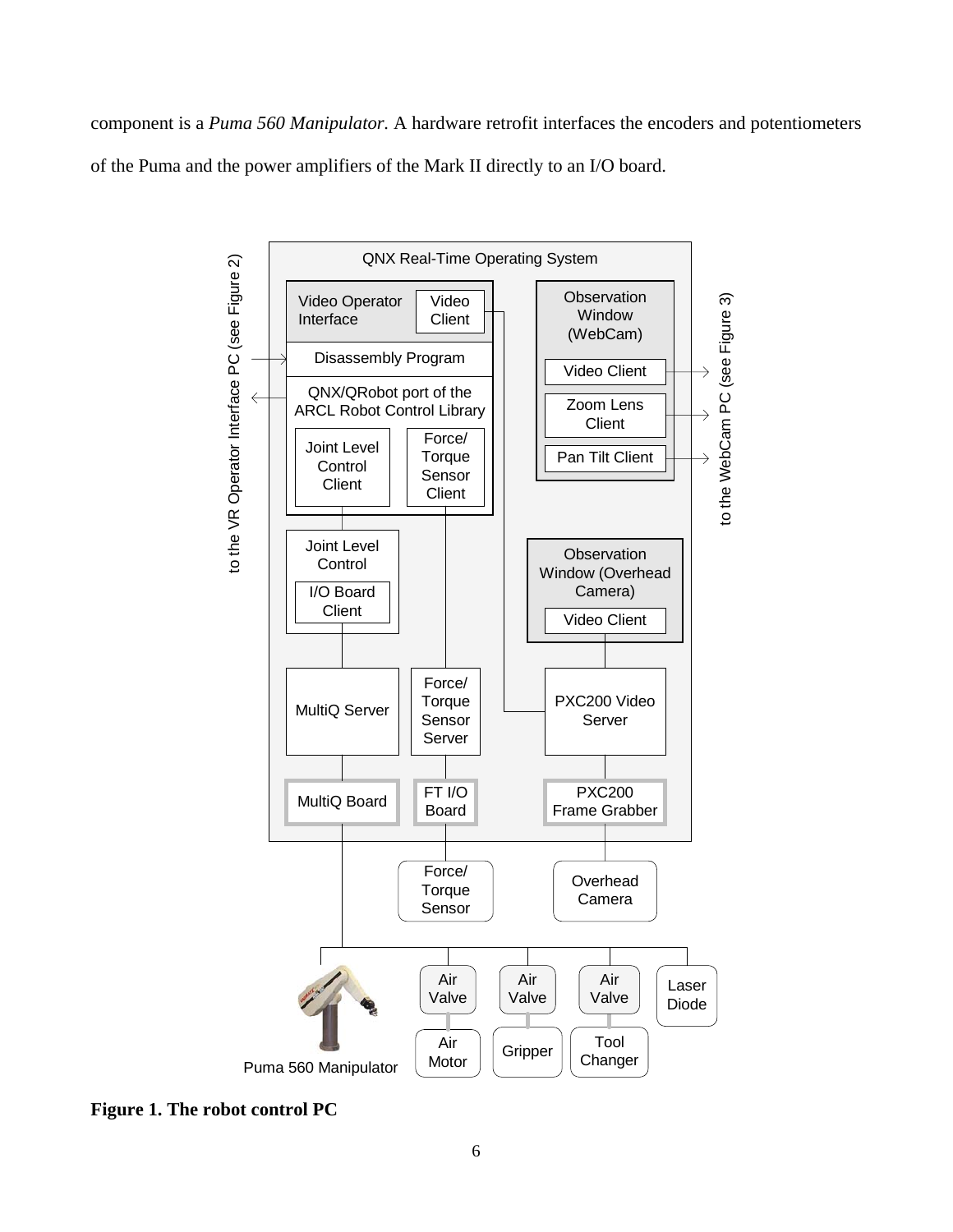The *F/T Sensor* and the *Toolchanger* are mounted on the Puma's wrist. A tool rack provides three tools for the disassembly: a *Gripper*, an *Air Motor* for bolt removal, and a *Laser Diode* to simulate torch cuts. The vision system consists of two cameras. The first, called the *Overhead Camera*, is mounted directly over the Puma's workspace and is connected to the Robot Control PC (fig. 1). The second camera, called the *WebCam*, is mounted on a PTU, equipped with a zoom lens, and is connected to the WebCam PC (fig. 3).



**Figure 2. The VR operator interface PC** 



**Figure 3. The webcam PC**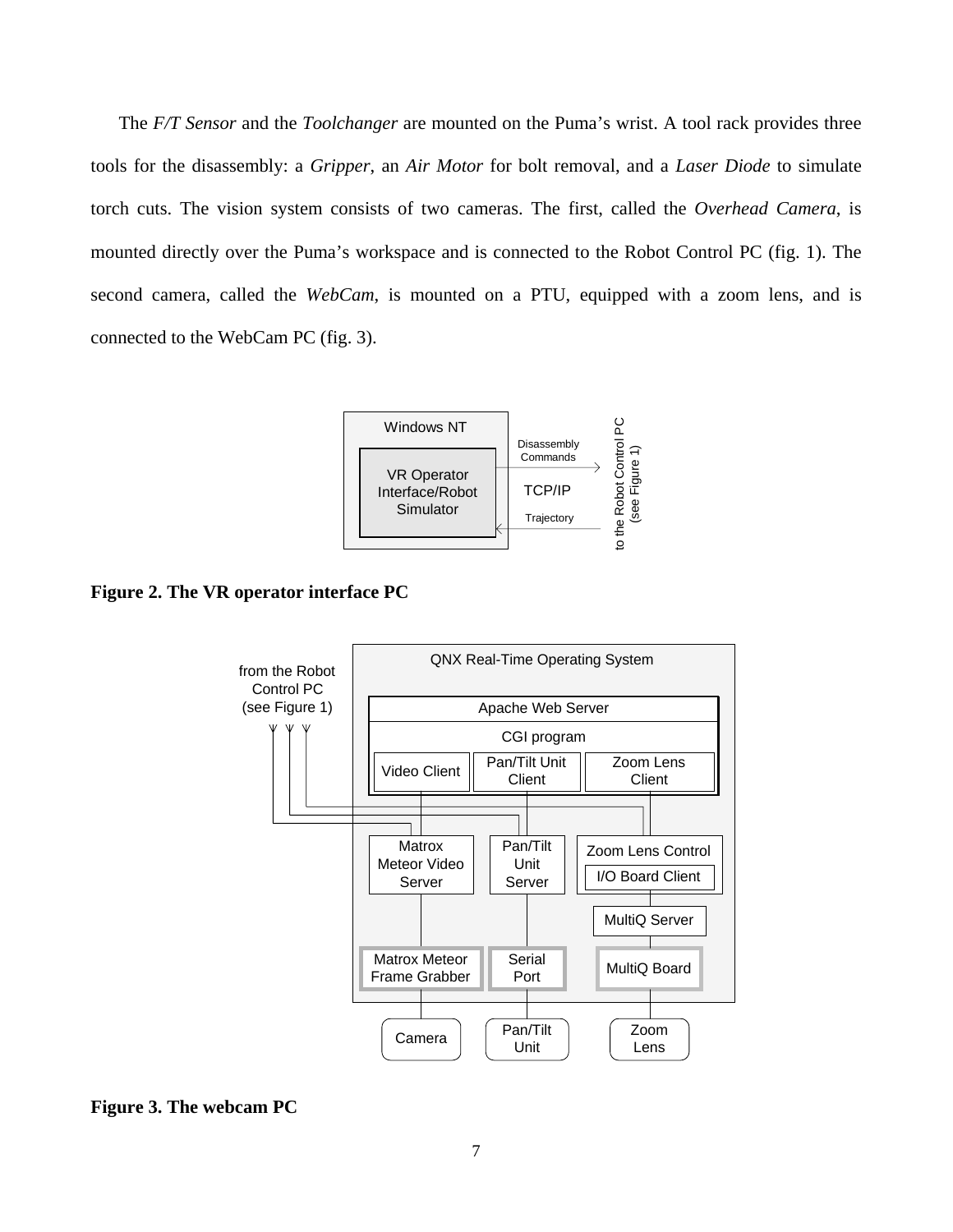# **4. Hardware Components**

#### **4.1 The Puma 560 Retrofit**

The standard controller for Puma manipulators is the VAL-II based Unimation Mark II. Six MC6503 based digital servo boards perform the joint level control [5][8]. Implementing the control as a PC program allows the development of arbitrary user-defined joint level controls and the integration of sensor information into the control loop. To achieve this, a retrofit of the Mark II hardware is necessary.

The hardware retrofit directly interfaces the encoders and potentiometers of the Puma and the power amplifiers of the Mark II directly to a PC I/O board. The TRC boards (TRC004, TRC006 and the TRC041 card cable set), produced by Trident Robotics and Research Inc. [9], were initially used for this purpose [2]. The TRC boards provide a simple but proprietary solution. That is, the user is dependent on one source of hardware and software – Trident Robotics Research. In order to make the system more flexible and less dependant on one vendor's hardware, the next step was to replace the TRC boards with generic interface boards. Quanser Consulting's MultiQ board [10] was selected to replace the TRC004 and TRC006 boards. It was necessary to develop an additional simple interface board to connect the MultiQ board to the amplifier circuits of the Mark II. This interface board contains preamplifiers and filtering circuitry for the noisy potentiometer readings. The TRC041 cable card set was replaced by an in-house developed cable card set.

To demonstrate that the architecture is flexible enough to easily accommodate other motion control interface boards, another Mark II controller was retrofitted with a ServoToGo (STG) S8 interface board instead of the MultiQ board.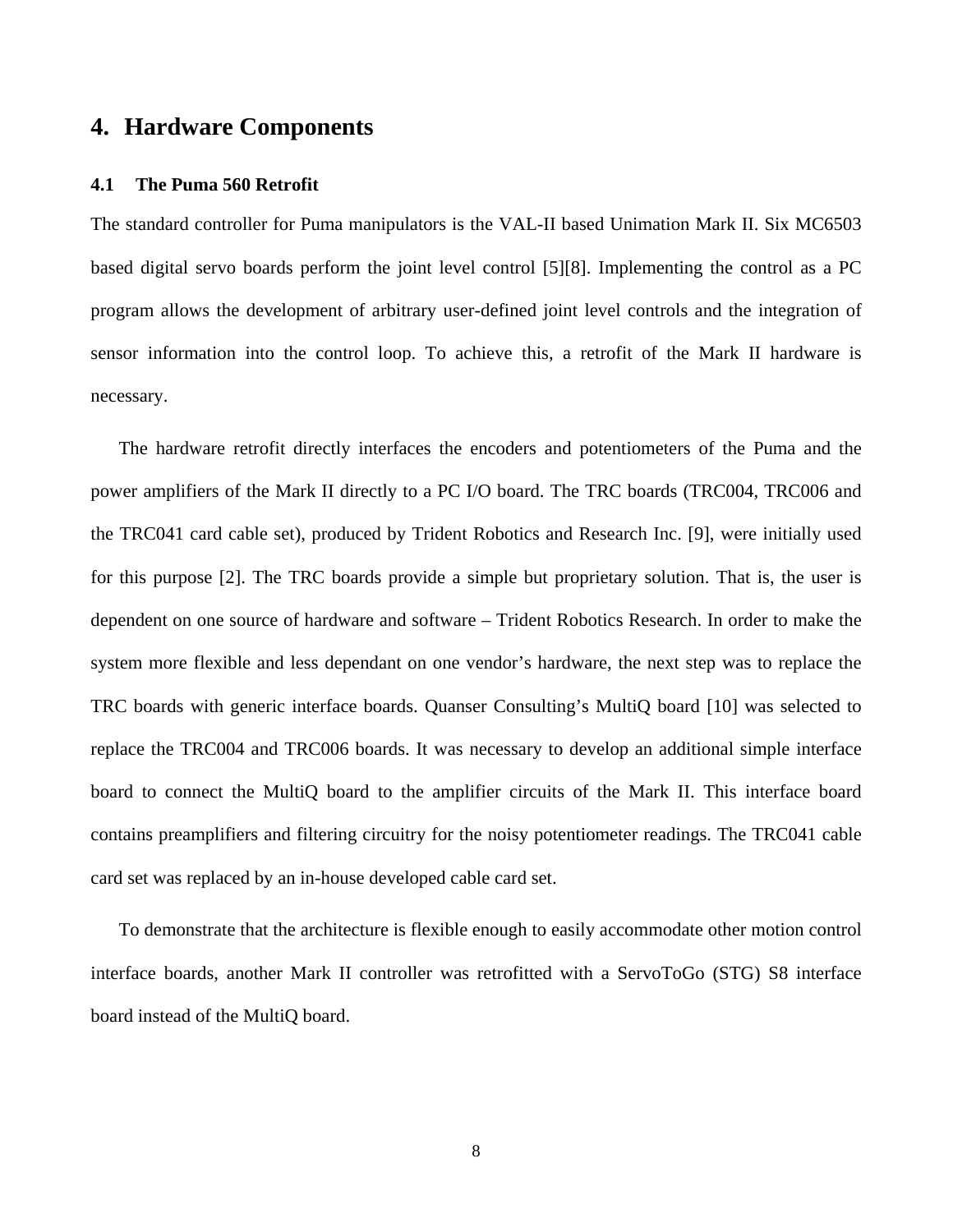#### **4.2 End-Effector Hardware**

The D&D tasks require various tools and sensors. To accommodate these tasks, an ATI Industrial Automation Gamma 30/100 F/T sensor is mounted at the end of the robot arm. The FT sensor is interfaced to the PC via an ISA bus controller board. The toolchanger is mounted on the FT sensor. It is a Light 5 Robotic Tool Changer, also from ATI. It contains 10 electric and 6 pneumatic passthrough ports, for electrical and pneumatic connections on the end-effector. The custom-built tool rack provides space for three tools:

- An MMR-002 air motor, from Micro-Motor Inc., is used for bolt removal. A Gator Grip socket tool is mounted on the end of the air motor. The Gator Grip is an universal socket that automatically adjusts to varying bolt sizes, allowing bolt removal operations to proceed even with several millimeters of positioning error.
- A standard pneumatic gripper is used to remove stuck bolts and the motor end cap.
- A laser diode is used to simulate a cutting torch.

Electrically controlled air valves actuate the tool changer, the gripper and the air motor. Digital output lines of the MultiQ board control all tools.

#### **4.3 Observation System**

The observation system consists of two Pulnix TMC-7 cameras. One is connected to a Matrox Meteor PCI bus frame grabber, the other uses an Imagenation PXC200 PCI bus frame grabber. One camera is mounted in a fixed direction above the workspace. The other camera is mounted on a Directed Perception PTU, model PTU-46-17.5. The PTU is connected to the PTU controller (a micro controller based constant acceleration open loop control), which is in turn connected to the PC via an RS232 serial port. The PTU mounted camera also uses a zoom lens. The motors and potentiometers of the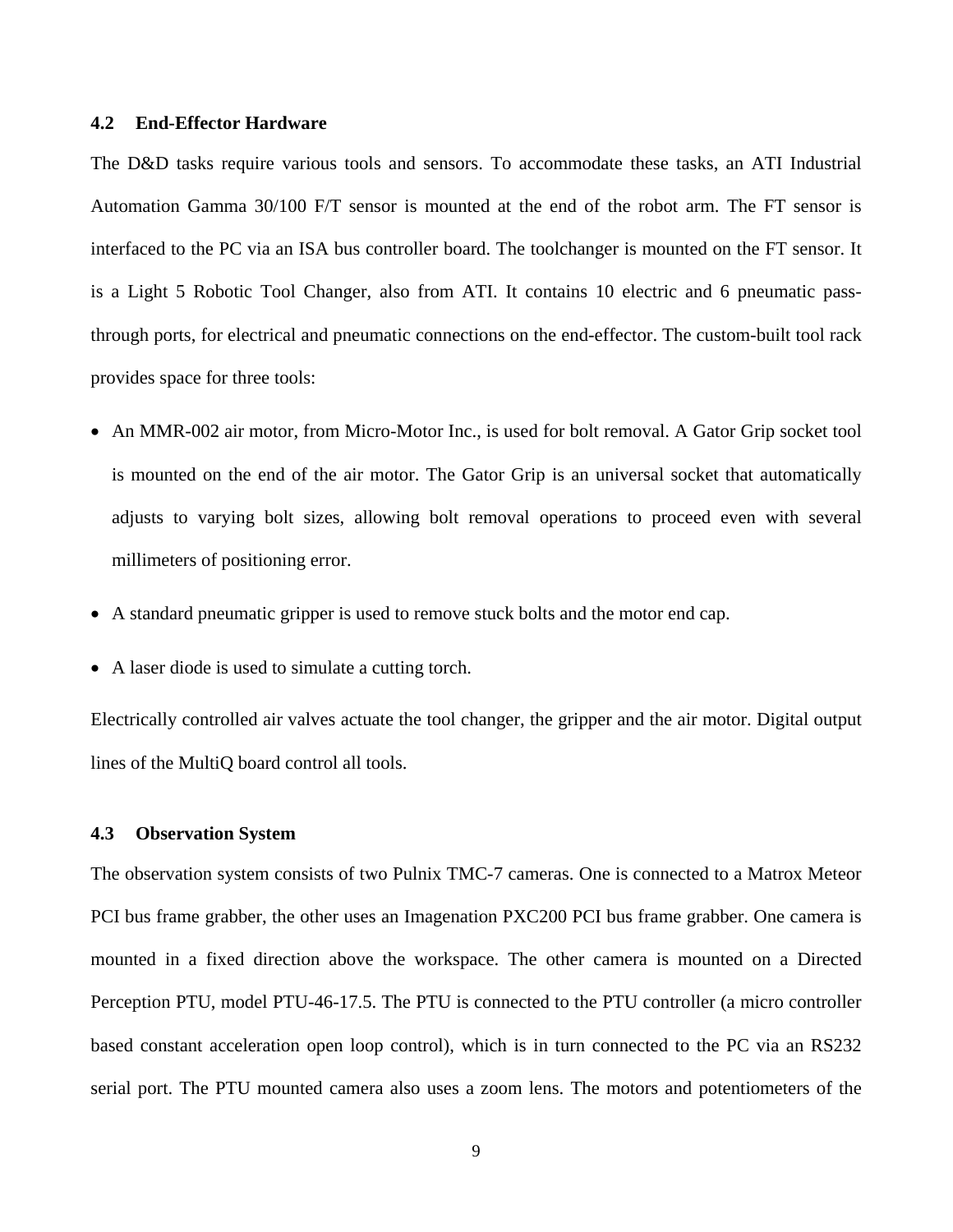zoom lens are connected to a custom interface board (containing amplifiers and voltage dividers), which is then connected to a MultiQ board for A/D and D/A.

### **5. Software Components**

#### **5.1 The Multitasking and Communication Architecture**

The system's functionality is split into many cooperating tasks. For these tasks to work seamlessly together, the OS must fulfill certain requirements. It must provide priority based deterministic CPU scheduling to ensure that high priority real-time tasks (*e.g.,* the joint level control) are not delayed by low priority non real-time tasks (*e.g.,* GUI tasks). It also must provide robust interprocess communication (IPC) mechanisms so that the cooperating tasks can synchronize and communicate. The real-time microkernel based OS QNX, developed by QSSL [11], meets all of these requirements. Unlike real-time extensions such as RT-Linux or Hyperkernel for Windows NT, QNX is a true microkernel real-time OS. One benefit of this is that the whole spectrum of OS functions, including file access and networking, can be used in real-time tasks.

*Client/Server Architecture.* The system utilizes two types of servers. Hardware servers are used to access hardware. Control servers implement a control algorithm. Both types of servers are separate programs that usually cycle at a fixed rate. To exchange data with a server (*e.g,.* to send setpoints to a control server or to read analog inputs from a hardware server), a program is linked with the appropriate client library. The client library uses shared memory or message passing to communicate with the server. Message passing is a QNX IPC mechanism that is very flexible because it is network transparent. This means that the same client code will work with a server whether it is located on the same PC or a remote PC. For example, the video client located on the Robot Control PC can connect to the video server of the overhead camera, also running on the Robot Control PC. Alternately, it can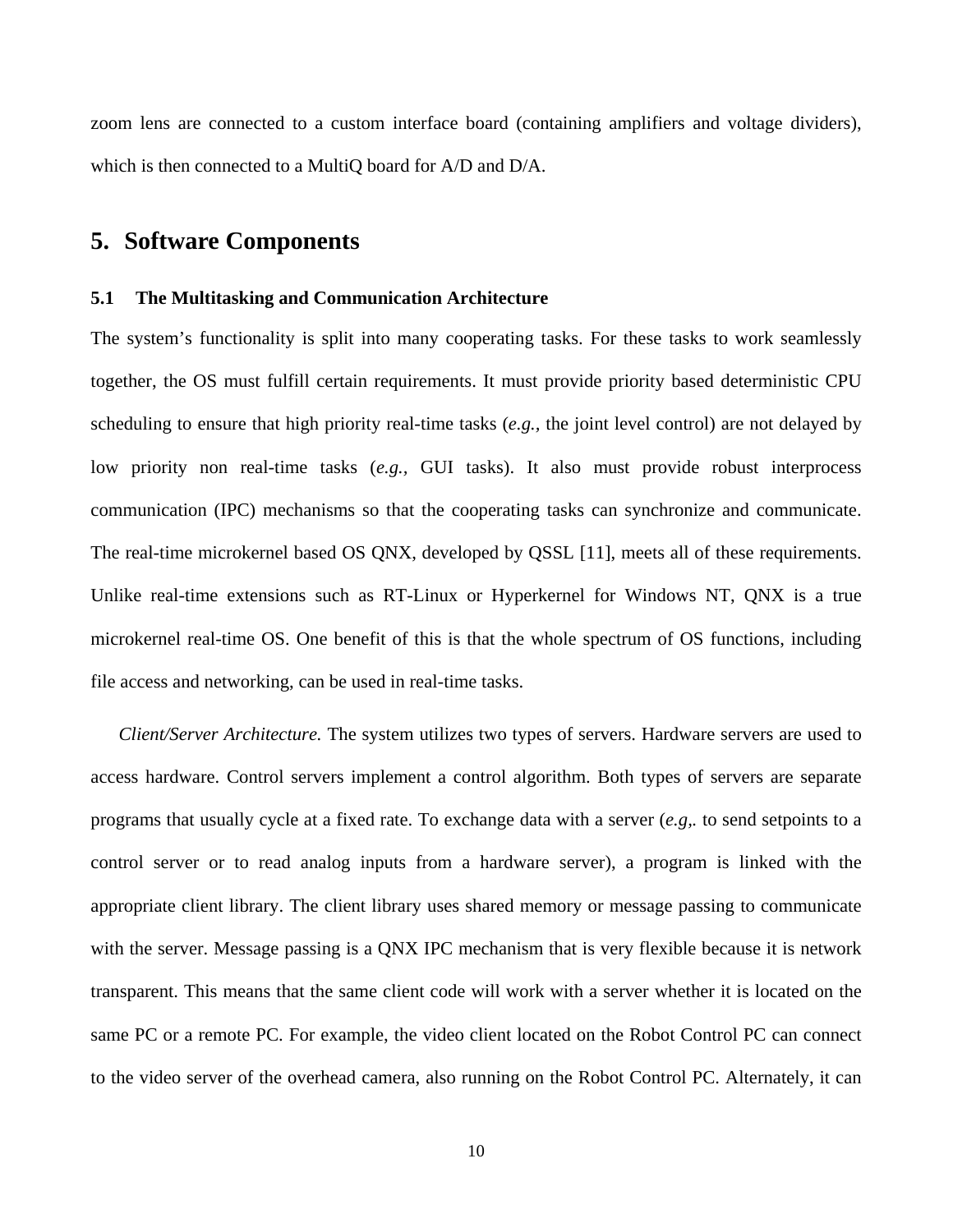connect to the WebCam Video Server, which is running on the WebCam PC. This mechanism allows great flexibility in distributing the resources of the system.

Another advantage of the client/server concept is that multiple clients can use the same server. In this way, resources can be accessed from multiple tasks. For example, the video clients of the operator interface, the observation windows and the WebCam can all use the overhead camera video server simultaneously. Since QNX message passing provides synchronization implicitly, concurrent requests are automatically serialized. Finally, the interface between client and server adds a level of abstraction to the hardware interfacing. To use different I/O boards, different servers are implemented, but the same generic client can be used. The communication protocol between client and server does not change. For a client to use a different I/O board, a different server must be started, but no client code needs to be changed or recompiled.

All clients and servers are written in C++. Currently, the system contains six different kinds of servers:

- The MultiQ and the STG S8 server perform digital and analog I/O at a fixed frequency. A generic I/O board client is used to communicate with either of these servers.
- The Matrox Meteor Server and the Imagenation PXC200 Server capture frames on demand. A generic video client is used to request and receive frames from either server.
- The F/T sensor server is interfaced to the ISA F/T sensor controller board. It reads the force and torque values continuously and provides them to the F/T client in a shared memory space.
- The PTU server controls the PTU over the RS232 serial port. It receives messages from the PTU client that contain the desired angles and issues move commands to the controller.
- The zoom lens server receives the desired zoom factor from the zoom lens client and uses a proportional position control to set the focal length of the lens.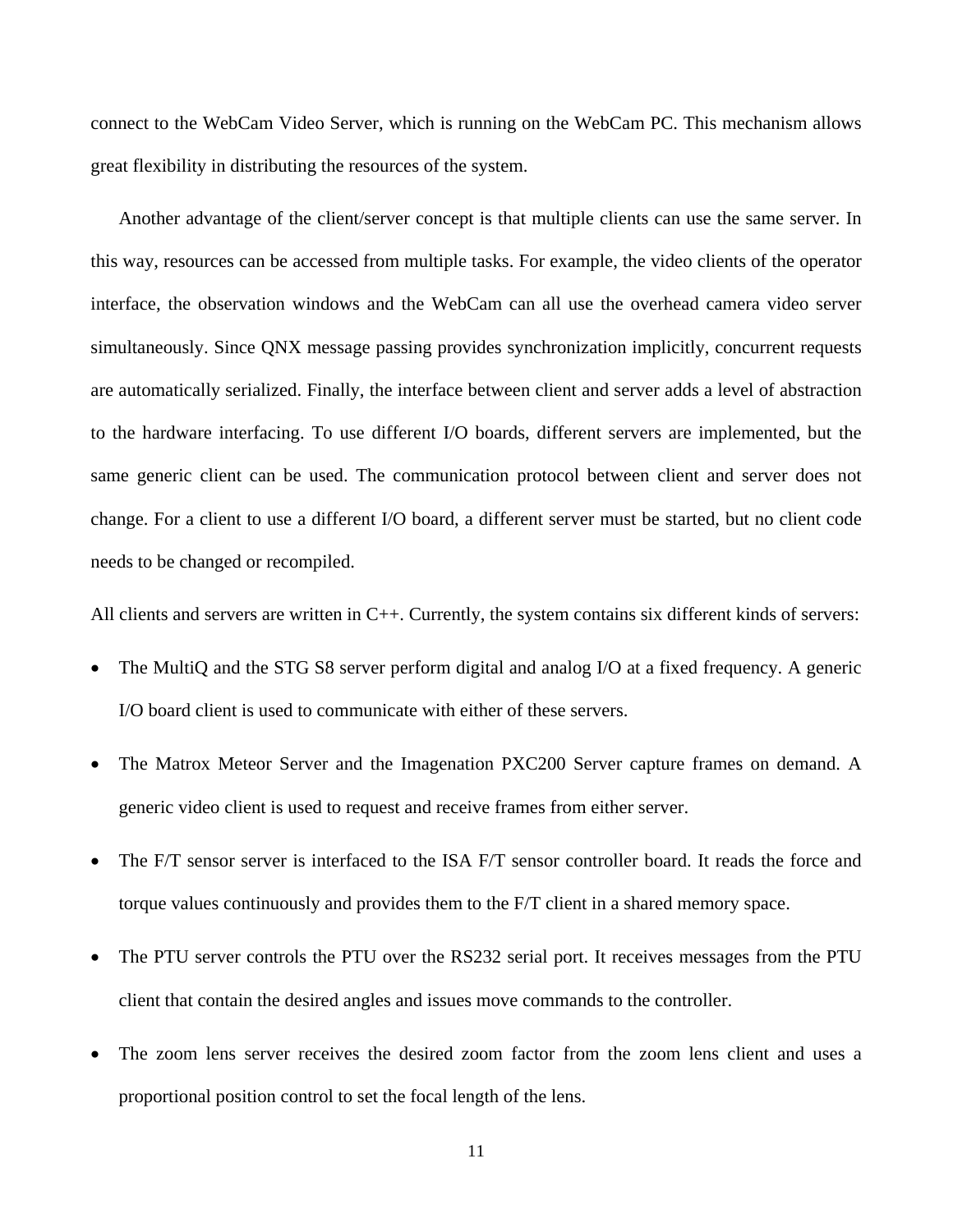• The timer server is a special server. It provides the clock for all other servers, which guarantees synchronous behavior of the different tasks.

*Priority based deterministic multitasking*. QNX allows running different processes at different priorities. In the architecture of this system, timer servers, which create the system clock and trigger all actions, run at highest priority. Below that priority are hardware servers and control programs. All other tasks have lower priorities. This scheduling discipline guarantees certain safety features:

- Varying system load will never delay the timer server. Processes falling behind the timer are always detected.
- Hardware servers and control programs are never delayed by the user interfaces or other non-real time system processes. This feature allows having the real-time control and the user interfaces to be run on the same machine.
- A crash of the user interface does not affect the execution of the control loop.

#### **5.2 Joint Level Control**

The joint level control is implemented as a QNX program. This is a very flexible solution, since the control algorithm can be modified directly by changing and recompiling the control program. The ever-increasing computing power of PCs allows the implementation of more complex control algorithms. In addition, it is now possible to include arbitrary sensor information in the joint level control loop, which allows the implementation of advanced sensor-based control algorithms such as force-based control or direct visual servoing.

The joint level control used in the D&D system was developed using QMotor [12], which is an environment for PC based control program development and implementation. The control program implements a PD controller with static and coulomb friction compensation for all joints and gravity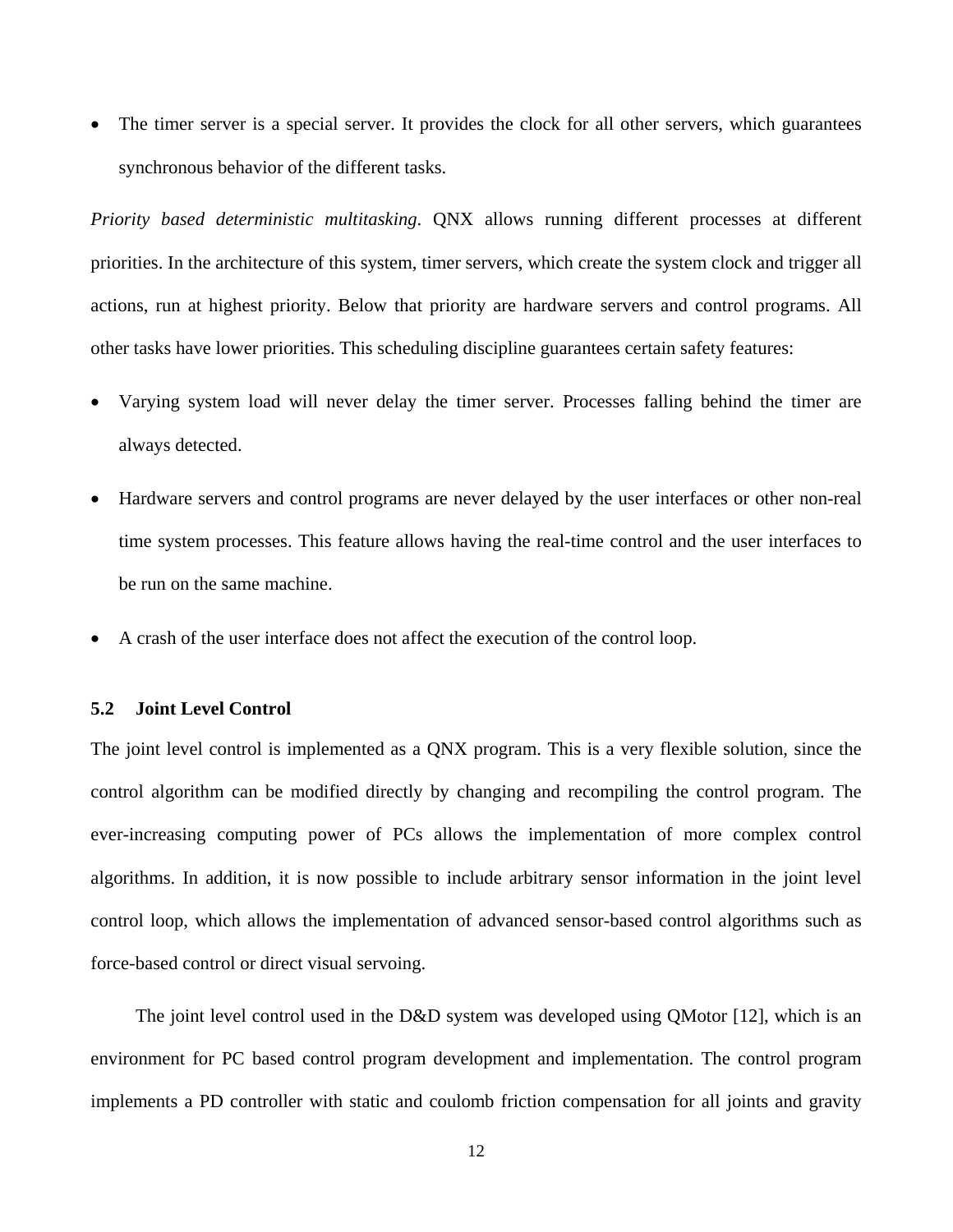compensation for the second and third joint. Joint velocities are manufactured via a backward difference method and low pass filtered [2]. The joint level control program works as a server and receives the stream of setpoints via message passing from the joint level control client, which is part of the QRobot version of ARCL. The control can be switched to a zero gravity mode. In this mode, the control only compensates for the gravity on the robot links instead of servoing to desired setpoints [13]. The robot can be freely moved by hand in this mode, which is used to teach end-effector positions and orientations with the teachpendant program.

#### **5.3 Trajectory Generation and Robot Programming Interface**

To achieve the goal of an entirely PC-based system, a high-level robot control API and trajectory generator package for the PC is required. As there is no such package available for QNX, the quickest solution is a port from a different platform. One of the most sophisticated and well-known high level robot control libraries is RCCL. John Lloyd, one of the developers of RCCL, had unsuccessfully tried to port RCCL to QNX. For this reason, RCCL was not considered for use in this project.

The Advanced Robot Control Library (ARCL), developed by Peter Corke at CSIRO [14][15], is not as extensive as RCCL, but provides similar functionality. ARCL seemed to be more suitable for a QNX port, because its modular architecture separates platform dependent and platform independent parts. ARCL was developed for Unix workstations. Porting ARCL to QNX and integrating it with the QRobot system required significant effort. This effort included making the C source code C++ syntax compliant, debugging the existing ARCL source code, developing the platform specific part of ARCL (called the ARCL machine interface, or AMI), and embedding the ARCL modules into the real-time environment of QNX and the client/server architecture.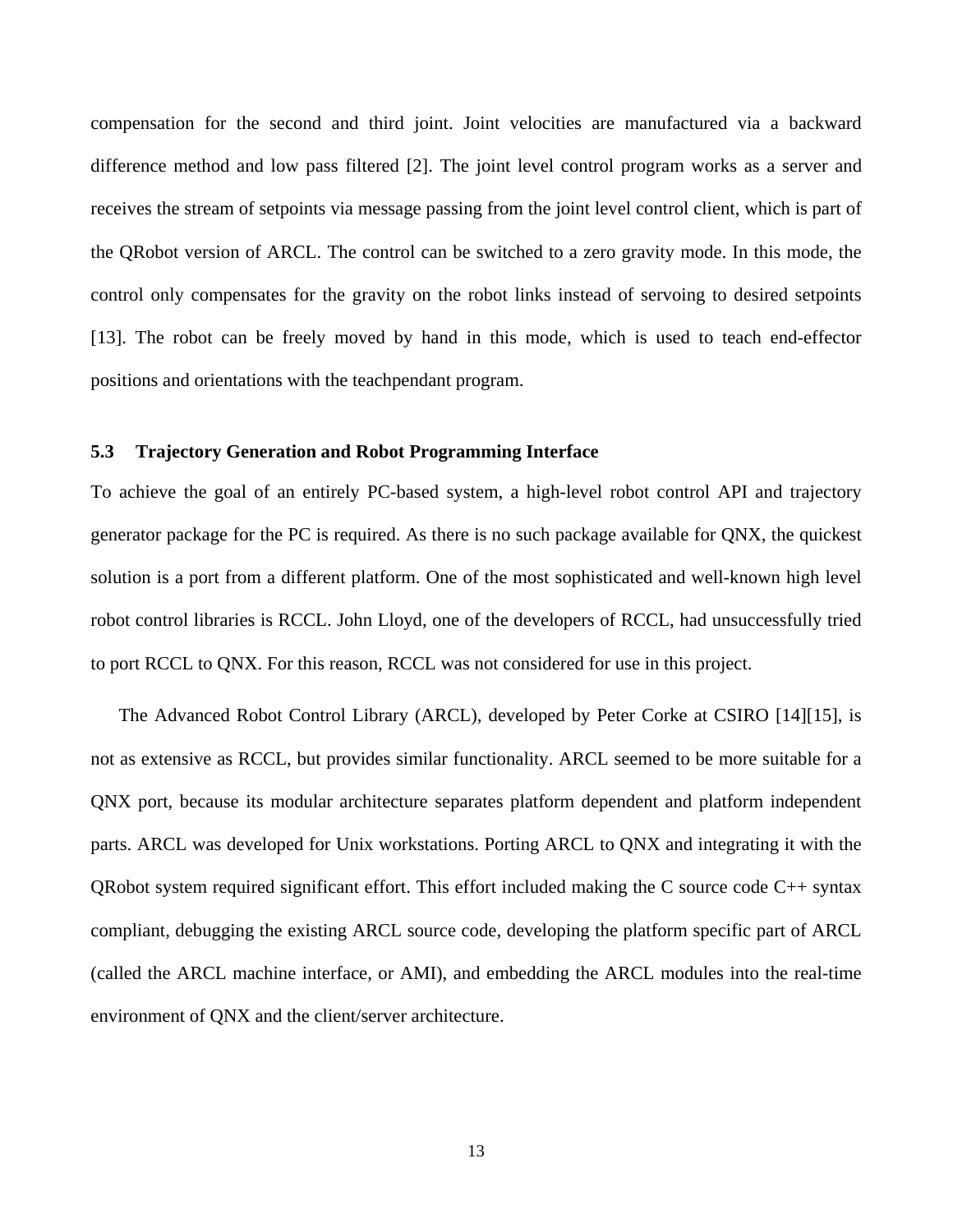The main challenge of porting ARCL was writing the AMI for QNX. The AMI is the platform dependent module that contains functions for multitasking, timing and hardware interfacing of the manipulator. Two problems occurred when developing the AMI for QNX. First, the architecture of the AMI requires that both the trajectory generator task and the user program task share variables. This can be implemented either by using shared memory between these tasks or by using threads. Since ARCL was not designed to take advantage of shared memory, the development of a special memory manager would have been the only solution. Threads, the other approach, are multiple instances of a process that share the same address space. QNX supports threads, but in a limited fashion, and not all library functions are "thread-safe". Tests showed that the thread-based solution, which is much easier to implement than the shared memory manager, was adequate.

Semaphore management posed the other significant problem. QNX semaphores do not behave in accordance with the ARCL specification. This was rectified by modifying the way ARCL uses semaphores. In addition, ARCL expects the OS to destroy all semaphores at program termination, which is not the case with QNX. Consequently, over time, the system runs out of semaphores. To solve this problem, a semaphore manager was added to the AMI to keep track of the semaphores in use and to destroy them as the program terminates.

To integrate ARCL into the QRobot system, the QNX/QRobot AMI was constructed to contain the following functions:

- A joint level control client sends the trajectory to the joint level control server.
- Functionality was added to connect to the robot simulator running on the Windows NT PC. Sockets were used as the communication mechanism. There are two modes of operation, test mode and standard mode. Test mode allows running robot control programs with the simulator alone, without accessing hardware. This is useful for debugging robot programs without the risk of damaging the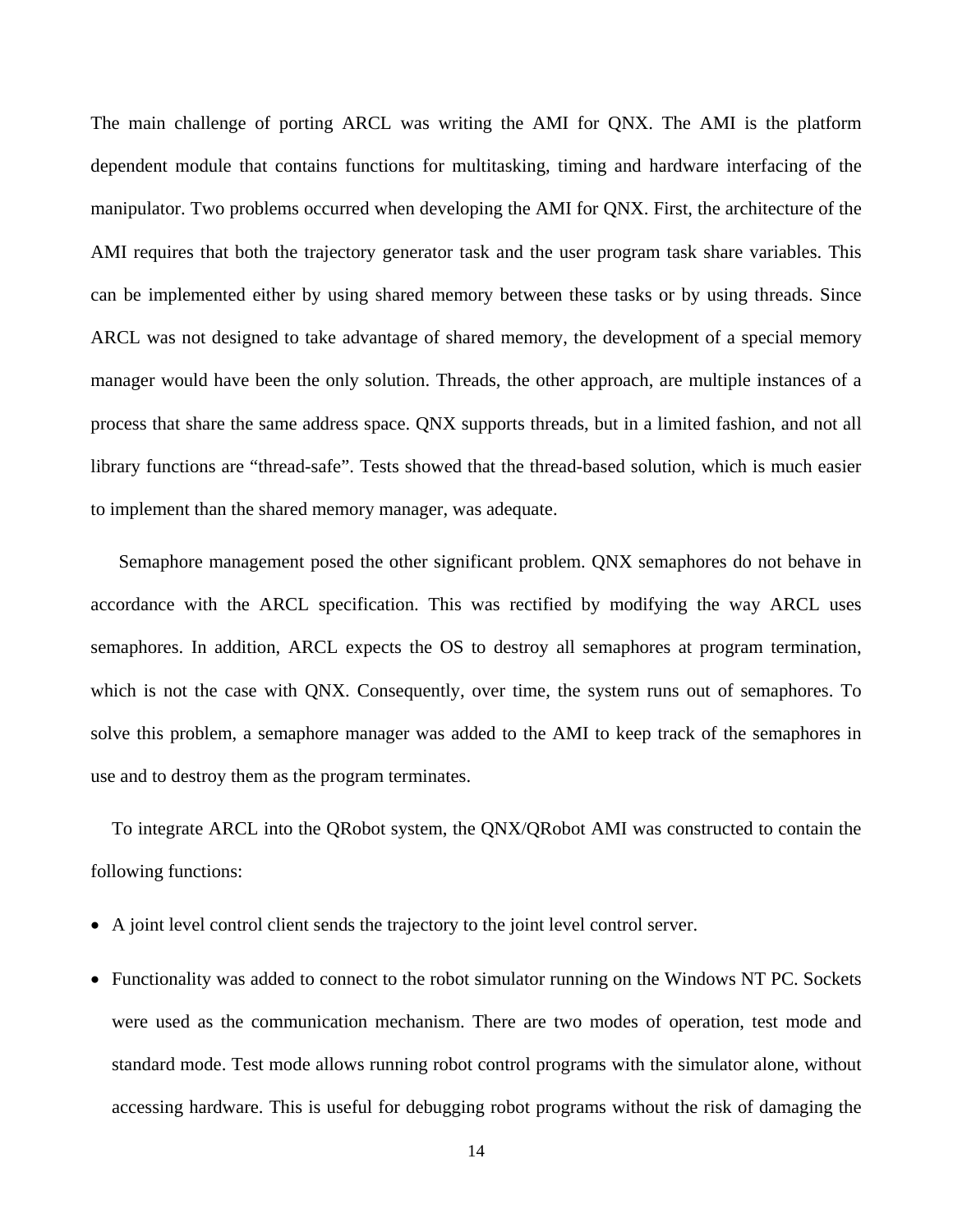robot. In standard mode, the trajectory is sent to both the robot simulator and to the joint level control, so it is possible to compare the movement of the real robot with the simulator. A communication channel in the other direction, from the robot simulator to ARCL, was added to allow the virtual operator interface (which is part of the robot simulator) to send disassembly commands to the task level program.

• Force and torque information is used to trigger an emergency stop to minimize damage from collisions between the end-effector and the workspace.

Rather than using ARCL's limited functionality to control tools (there is only functionality to control the gripper), a C++ class was developed for each tool. The tool classes use I/O board clients to control the tools.

Although the port of ARCL achieved satisfactory results, it is not an ideal solution. The use of threads is not 100% safe, since not all QNX library functions are "thread-safe", although we never identified any crashes that could be attributed to threads. If a user chooses to use a non thread-safe function in one of his programs, the behavior of the system is undefined.

#### **5.4 Robotic Utility Programs**

To facilitate the use and calibration of the D&D system, a set of robot utility programs was developed.

*Teachpendant*: To learn the end-effector positions and orientations used in the D&D operation, a teachpendant program was developed, see fig. 4. The teachpendant uses the zero-gravity mode of the joint level controller, which allows the user to easily push the robot around in the workspace. Once a position and orientation is found, it can be stored under a given name in a position list. It is possible to leave the zero gravity mode at any time and move the robot to previously taught positions. The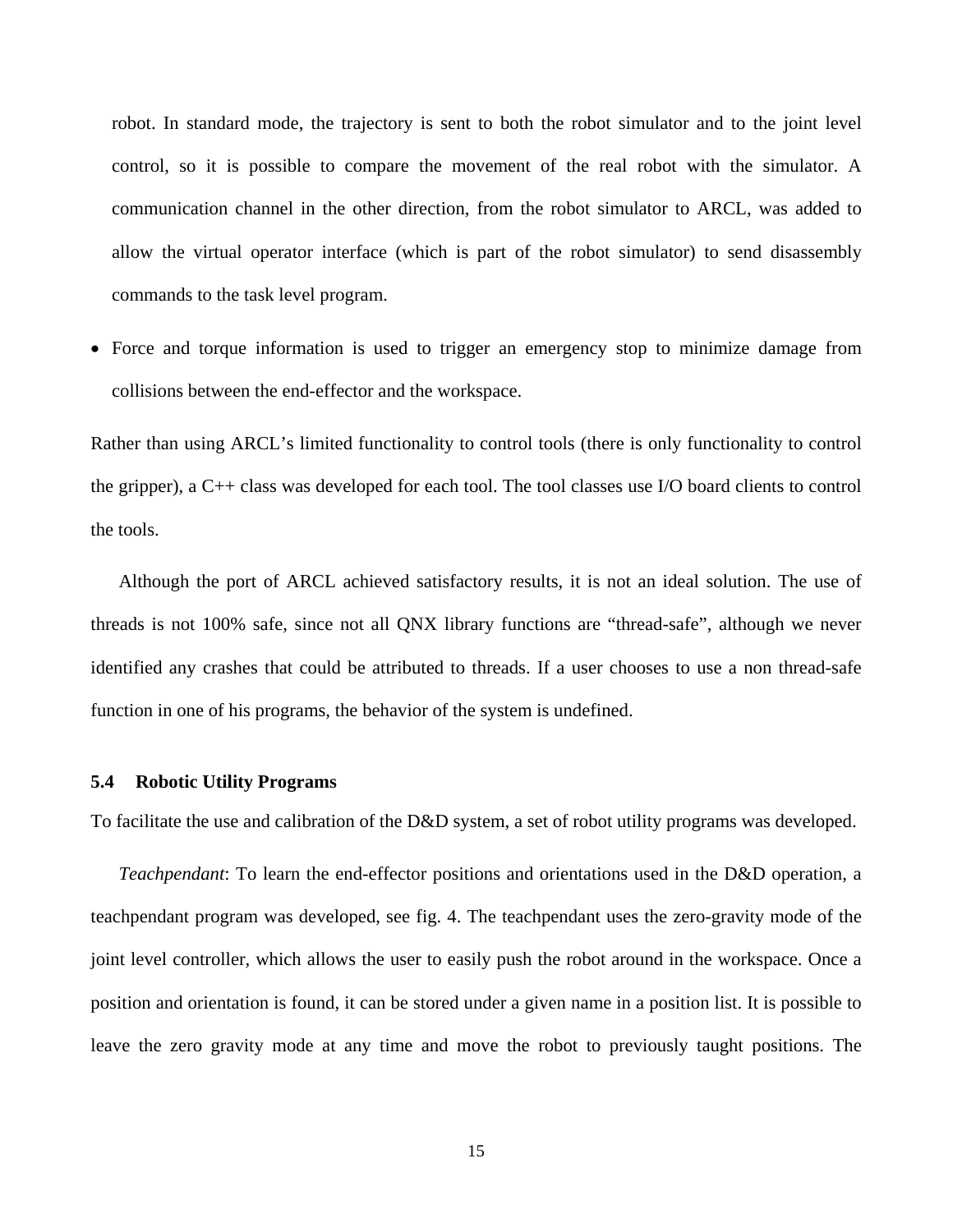position list can be stored in an ASCII file for later use in the teachpendant, or for use from an ARCL program.

*PotVal*: The PotVal utility performs the initial calibration procedure of the Puma 560 that relates joint potentiometer readings to encoder readings.

*PumaCal*: The PumaCal utility performs encoder calibration after power up of the manipulator. It determines the current position of the robot by using potentiometers and index pulses. This utility is similar to RCCL's pumacal utility [4], but performs the calibration in only a fraction of the time.

| $\bullet$                                                      |                                                  |           |       | <b>QRobot Teachpendant</b>             |                       |                          |                  |          |                           | $\neg$ $\Box$     |  |
|----------------------------------------------------------------|--------------------------------------------------|-----------|-------|----------------------------------------|-----------------------|--------------------------|------------------|----------|---------------------------|-------------------|--|
| <u>orođarje</u>                                                |                                                  |           |       | Zero Gravity Teach                     |                       | Leave Zero Gravity Teach |                  |          | <b>Exit Teach Pendant</b> |                   |  |
| <b>Current End Effector Position</b>                           |                                                  |           |       |                                        |                       |                          |                  |          |                           |                   |  |
|                                                                | X Position                                       | $-128.78$ | Roll  | 0.00                                   | Joint 1               | $-90.00$                 | Joint 4          | 0.00     | Shoulder                  | right             |  |
|                                                                | Y Position                                       | $-597.19$ | Pitch | 0.00                                   | Joint 2               | 45.00                    | Joint 5          | $-45.00$ | Elbow                     | up                |  |
|                                                                | Z Position                                       | $-15.27$  | Yaw   | $-180.00$                              | Joint 3               | $-180.00$                | Joint 6          | 90.00    | Wrist                     | flip              |  |
|                                                                |                                                  |           |       |                                        |                       |                          |                  |          |                           |                   |  |
| <b>Position List</b><br>/home/root/oper/combolist<br>Lock Tool |                                                  |           |       |                                        |                       |                          |                  |          |                           |                   |  |
|                                                                | Park<br>Load Position File<br>Save Position File |           |       |                                        |                       |                          |                  |          |                           |                   |  |
|                                                                | Zero                                             |           |       |                                        |                       |                          |                  |          |                           | Release Tool      |  |
|                                                                | Ready<br>bolt1Grip1                              |           |       |                                        |                       |                          |                  |          |                           | Tool On           |  |
|                                                                | bolt1Grip2                                       |           |       | Position<br>new position               |                       |                          |                  |          |                           |                   |  |
|                                                                | bolt1Grip3                                       |           |       |                                        |                       |                          |                  |          |                           | Tool Off          |  |
|                                                                | bolt1Grip4<br>bolt2Grip1                         |           |       | Change Position<br><b>Add Position</b> |                       |                          |                  |          |                           |                   |  |
| bolt2Grip2                                                     |                                                  |           |       |                                        |                       |                          |                  |          |                           | <b>Tool Relax</b> |  |
|                                                                | bolt2Grip3                                       |           |       |                                        | Delete Position       |                          | Move to Position |          |                           | Tool 2 On         |  |
|                                                                | bolt2Grip4                                       |           |       |                                        |                       |                          |                  |          |                           |                   |  |
|                                                                | toolPos1<br>toolPos2                             |           |       |                                        | Moving speed [mm/sec] |                          | 100              |          |                           | Tool 2 Off        |  |
|                                                                | toolPos3                                         |           |       |                                        |                       |                          |                  |          |                           |                   |  |
|                                                                | dropPos1                                         |           |       |                                        |                       |                          |                  |          |                           | Tool 2 Relax      |  |
|                                                                | dropPos2                                         |           |       |                                        |                       |                          |                  |          |                           | Laser             |  |
|                                                                | dropPos3                                         |           |       |                                        |                       |                          |                  |          |                           |                   |  |

**Figure 4. The QRobot teachpendant**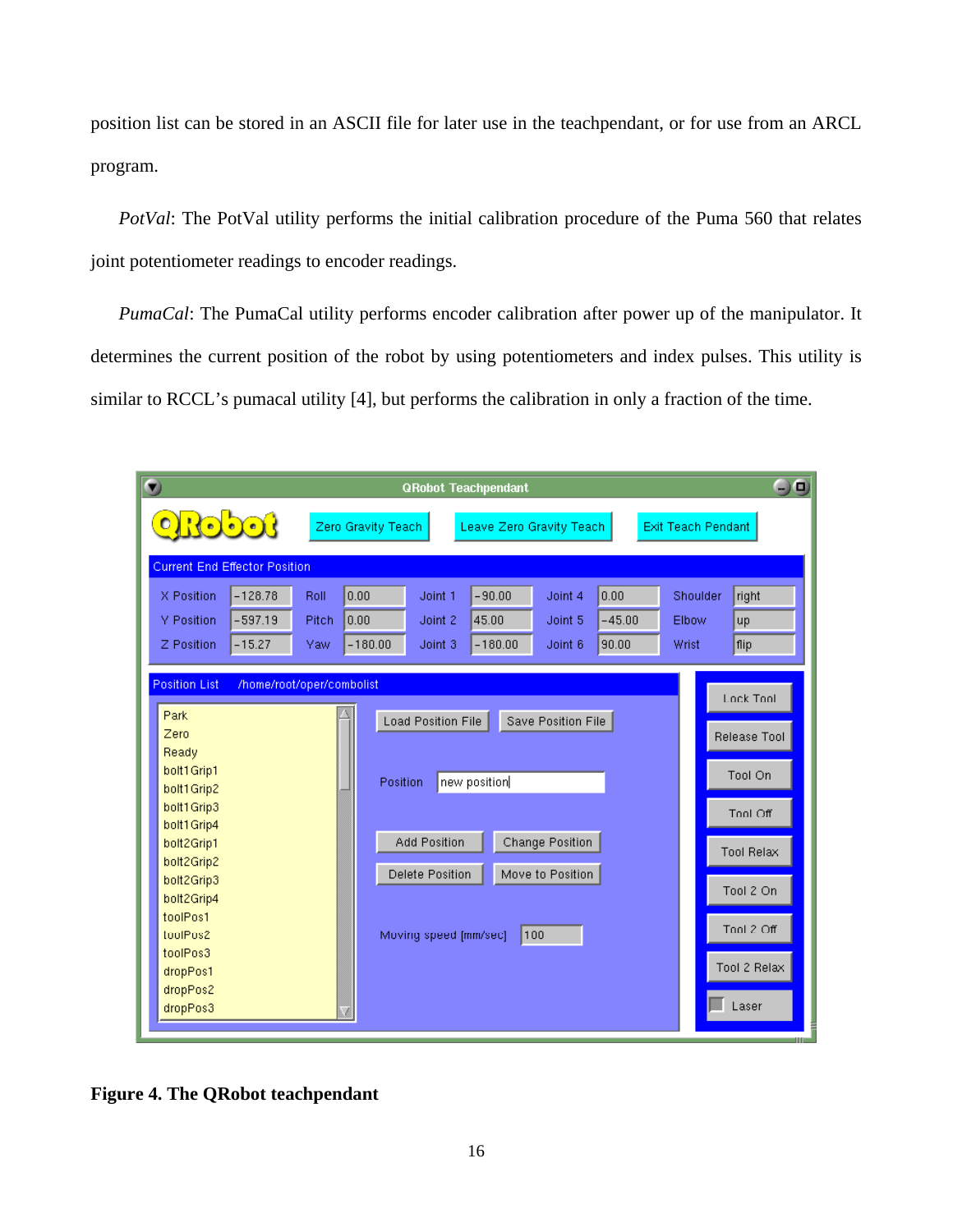#### **5.5 The Disassembly Program**

A motor is used to demonstrate a simple disassembly. The objective is to remove the cap of the motor. Fig. 5 shows the steps performed by the system:

- 1. Remove the first bolt. The gator grip is used to unscrew the bolt. Since the bolt usually stays in the housing, the operator has the additional option to remove the unscrewed bolt with the gripper and drop it into a container.
- 2. Remove the second bolt in the same fashion as described in step 1.
- 3. Perform a torch cut. In the experiment, the torch is simulated by a laser diode.
- 4. Remove the cap with the gripper and put it on the table.

The disassembly program is written in C++. For each disassembly step, via points are determined with the teachpendant program and saved to a file. The disassembly program reads this file and creates transformations and position equations for each via point. The position equations are the input to the ARCL *move* function calls. Each disassembly step consists of picking up the right tool from the tool rack, performing the operation, and returning the tool to the rack. Some special functions are defined to allow the operator to intervene in case the system fails to complete a step. These functions include manually getting or returning a tool and manually locking or releasing a tool.



**Figure 5. Steps to disassemble the motor**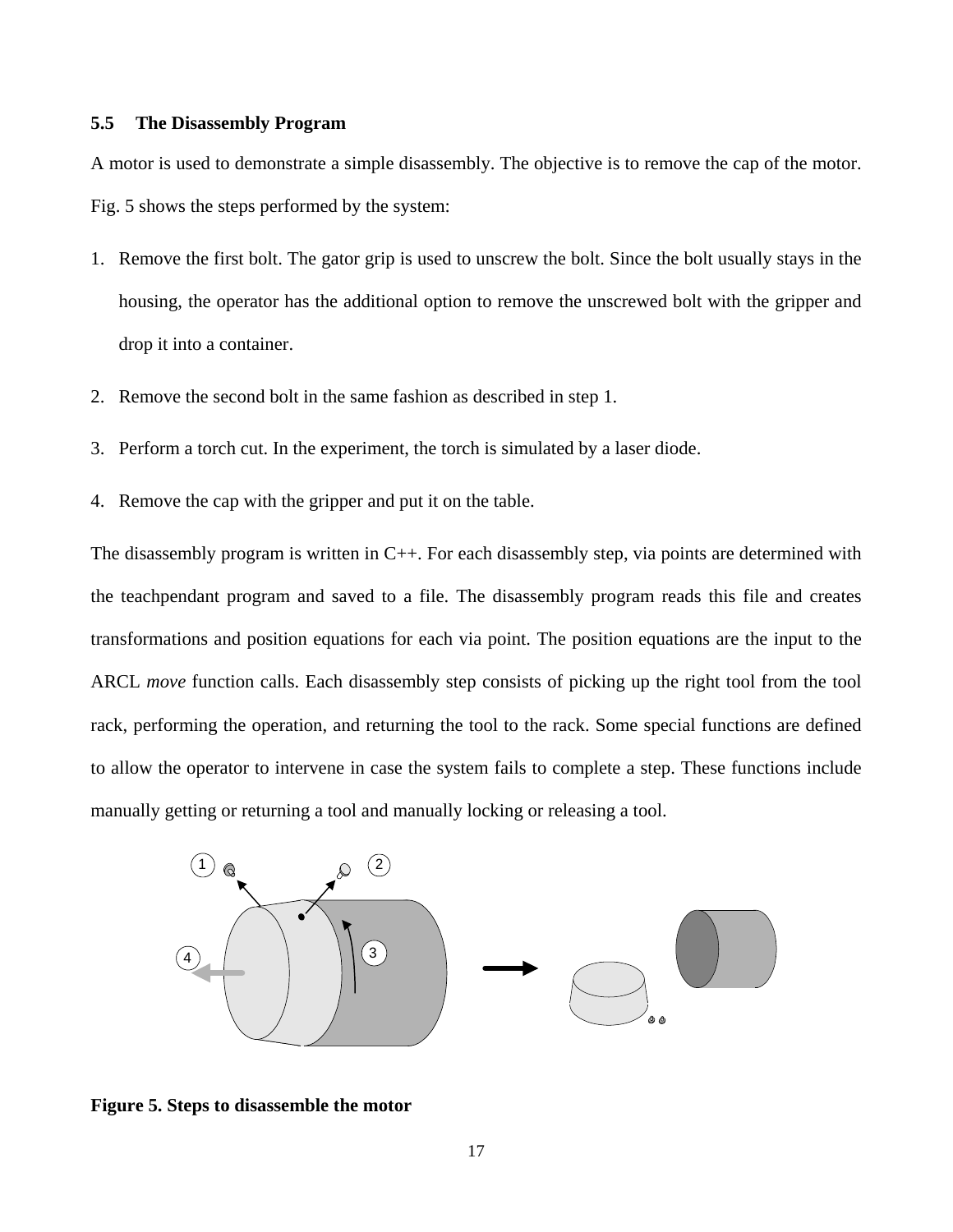#### **5.6 The Operator Programs**

Four operator interface programs offer different control and feedback functions. Observation windows and the video operator interface run on the same PC as the robot control, but at a lower priority. They use Photon, the windowing system for QNX. Photon provides functionality similar to the X Window System and Xt. To accelerate GUI development under Photon, the C++ class library QWidgets++ [16] was utilized.

*Observation Windows.* The observation window (see fig. 6) provides live visual feedback from a video camera. When using the WebCam, the observation window offers additional functionality. Clicking in the image centers the PTU about that point. The buttons at the bottom of the window control the WebCam's zoom lens. It is possible to start multiple observation windows and connect them to the same or different cameras. Since the observation windows use message-passing based client/server communication, the camera servers can be distributed over multiple PCs. The disadvantage of message passing is reduced speed in the image transfer. Depending on the PC's performance, image size, image color depth, network traffic, and the video display driver, the observation window displays 1-5 frames per second.

*Web Camera*. The WebCam is a World Wide Web based visual feedback, with similar functionality to the observation windows. The Apache web server starts a CGI program whenever the web page is accessed. The request for the web page contains the desired pan/tilt angles and the desired zoom factor as parameters. The CGI program moves the PTU to the desired position, sets the zoom factor, and captures an image. This image is then converted to JPEG format, and a web page is dynamically created to show the image. The client/server architecture allows multiple observation windows and any number of web browsers to request images at the same time. The advantage of the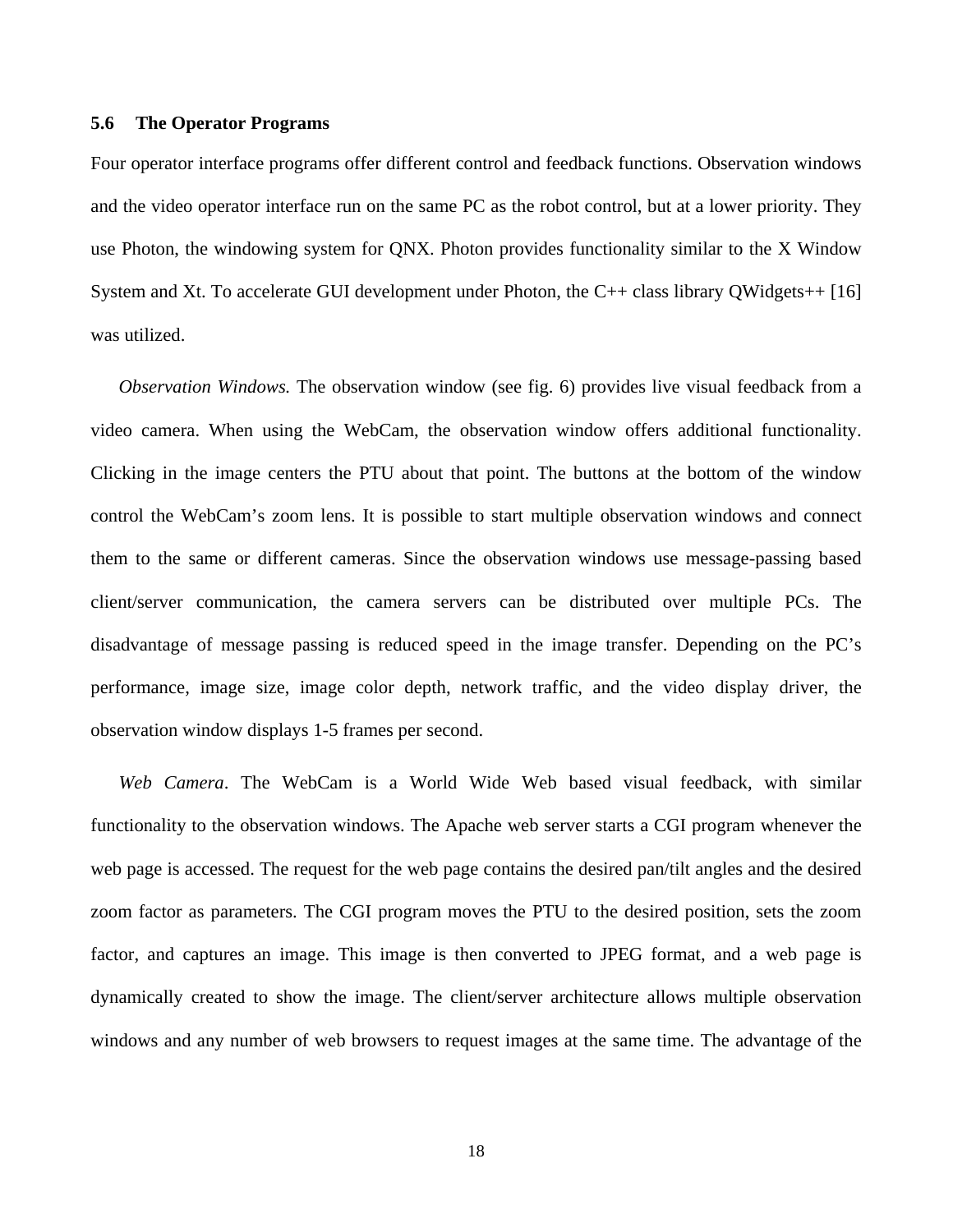WebCam is the accessibility from any Internet connected computer. The disadvantage is the lack of continuous and fast updates of the image.



#### **Figure 6. Observation window**

*Video Operator Interface*. The video operator interface provides even unskilled operators an easyto-use interface to control the disassembly tasks. The video image is used to trigger disassembly operations. The operator moves the mouse cursor over a certain part of the motor that he wants to disassemble. The operator interface then displays a pop-up menu with a list of disassembly options. For example, when the operator moves the mouse over the motor end cap, the end cap is highlighted, and a menu pops up with the menu item "Remove Cap" (see fig. 7). After the operator selects an operation, the program begins to perform the task and shows progress information in a dialog. As the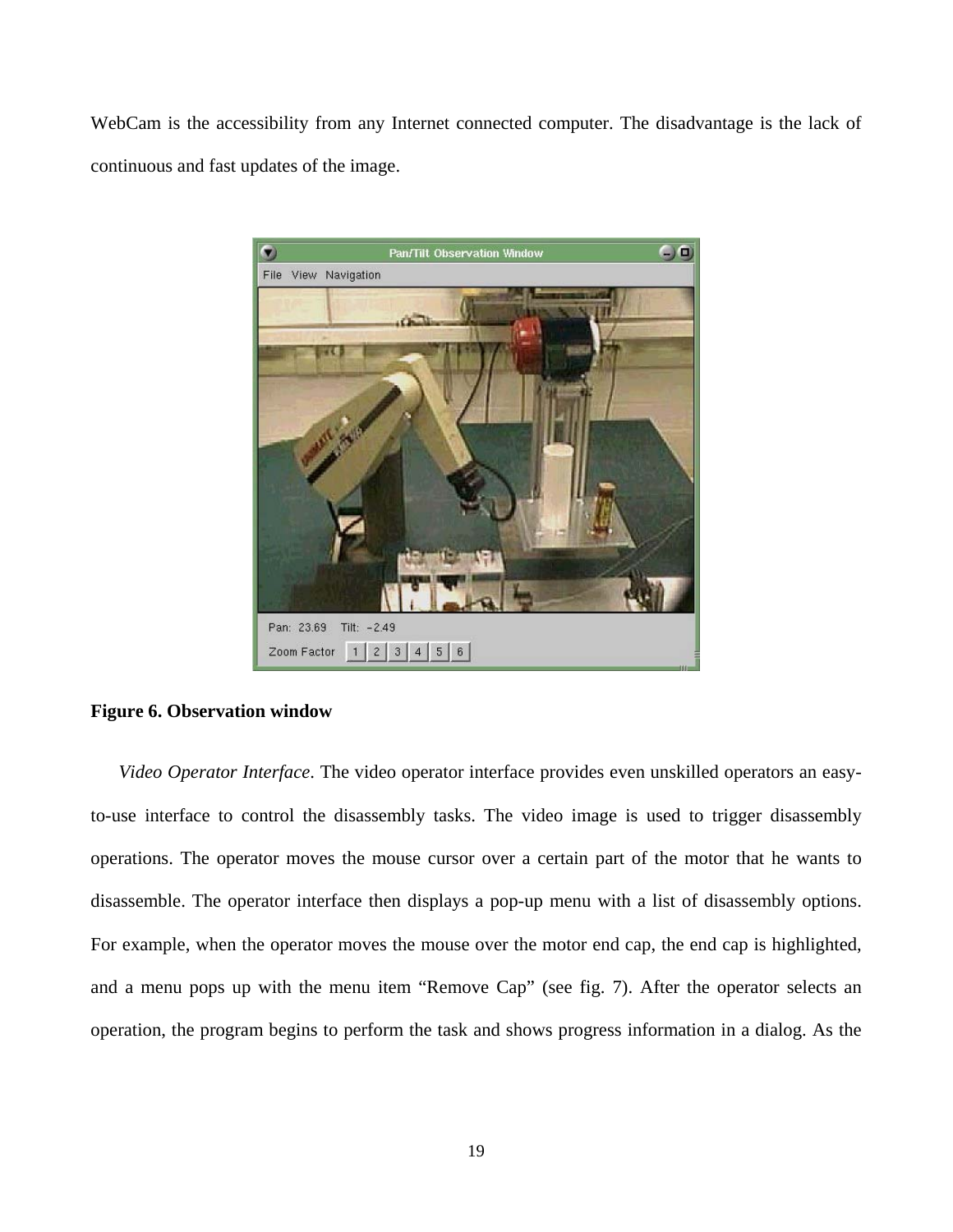disassembly is being performed, the operator is able to supervise the operation in the observation windows. In case the disassembly of a part is unsuccessful, the operation can be repeated.

The image-based selection of disassembly operations is convenient for the operator, but it also requires that the system knows where the parts of the object are located in the image. The Image Processing group at Clemson University is investigating the use of advanced image processing and 3D-object virtualization techniques to automatically identify and locate these parts for the disassembly task [3]. This research is not addressed in this paper. To demonstrate the basic concept of the operator interface, the coordinates are manually determined in the current system.



**Figure 7. Video operator interface** 

*Virtual Operator Interface/Robot Simulator*. The video operator interface works fine with a workpiece such as the motor and the overhead camera. However, using different camera perspectives or more complex workpieces can result in hidden parts that can not be viewed and selected by the operator. For instance, the front perspective of the motor would not show the second bolt at the back of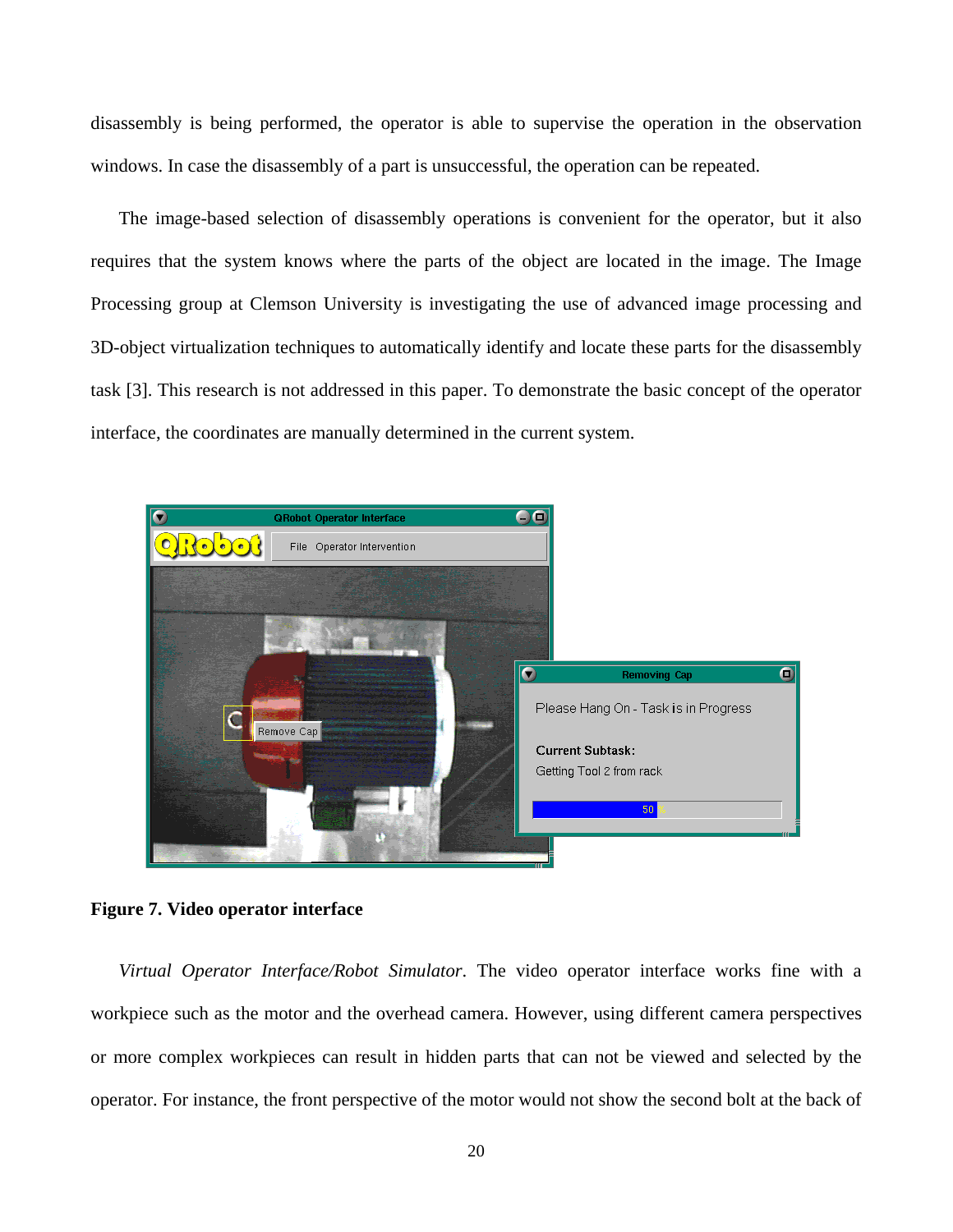the motor. VR based operator interfaces overcome this problem. Using a VR interface, the operator is able to navigate within the virtual scene and view parts from different angles. The QRobot virtual operator interface is integrated into the robot simulator.

Fig. 8 shows a screenshot of the robot simulator. Since there are no hardware accelerated 3D graphics libraries available for QNX, the program runs under Windows NT and uses OpenGL, a standard 3D graphics library [17]. The 3D scene consists of two Puma 560 robots, the toolrack and the workpiece. The main window is split into three parts that show the scene from different perspectives. In each sub-window, the operator can navigate by using the mouse, selecting and defining custom viewpoints or selecting the end-effector view. The latter option simulates the view of a camera mounted on the end-effector. The level of detail in the display can be reduced to accelerate the display. ARCL continuously sends the current joint position to the robot simulator, using the TCP/IP connection. Hence, the robot simulator is able to displays the robot's joints at the current position.

A special technique of 3D programming, called object picking, gives the operator functionality similar to the video based operator interface. Moving the mouse cursor over parts of the motor highlights these parts. Clicking on the parts displays menus with disassembly options. Once the operator selects a disassembly option, the software encodes this operation into a command word, and sends it to the video based operator interface, which initiates the operation. This data transport uses the same TCP/IP connection that is used to send the trajectory information. Progress reports are also sent back to update the progress dialog box as shown in fig. 8.

The disadvantage of the current version of the robot simulator/operator interface is that the scene is hard-coded in the simulator. Changing the scene is not trivial and requires extensive programming effort. However, this compromise establishes a working system at this stage of the project.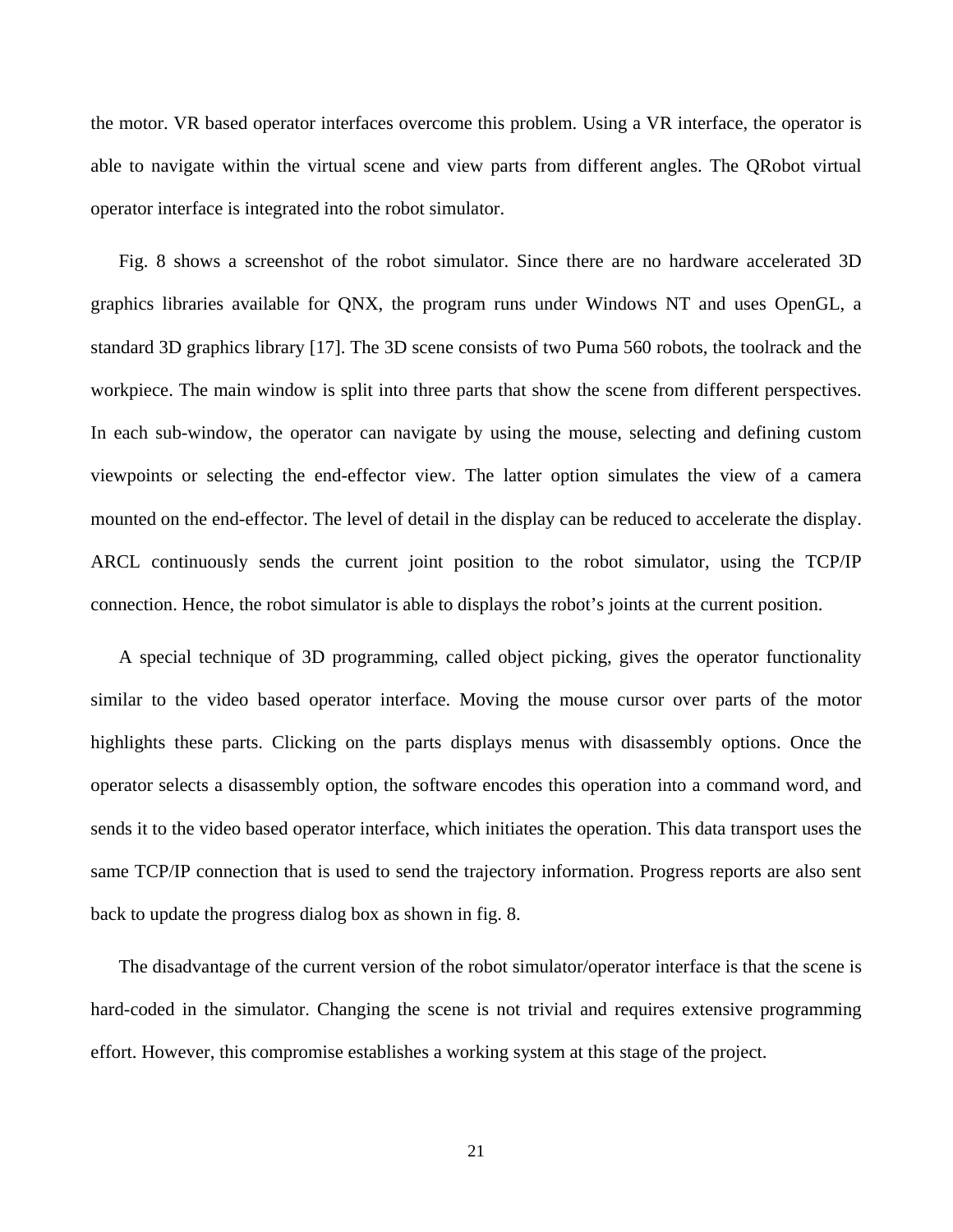

**Figure 8. The virtual operator interface/robot simulator** 

# **6. Experimental Results**

There are three aspects of the experiment. The first aspect is the reliability of the control system and the mechanical parts. With regard to reliablility, the system was successful in repeating the disassembly multiple times without any problems. The joint level control was capable of precisely moving different tools of different weights. Fig. 9 shows the desired position trajectories of link 3 for the bolt removal task in the top graph. The bottom graph displays the tracking error. The middle graph shows the tracking error for a test run without the bolt actually being present. The actual bolt removal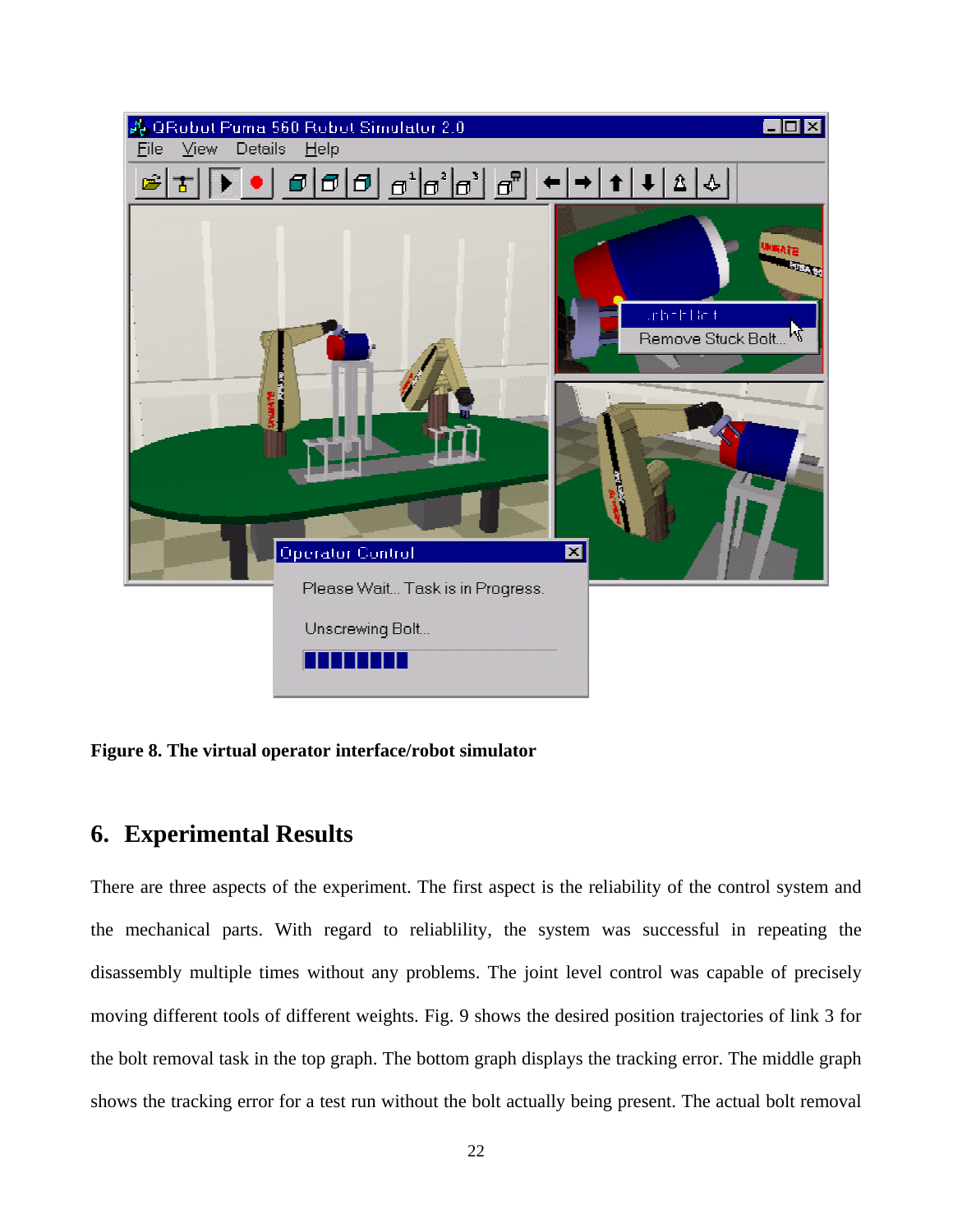happens from  $t = 20$  sec to  $t = 30$  sec. Comparing the tracking error in the middle and bottom graph illustrates that the effect of the force created by removing the bolt does not affect the control significantly.

The second aspect is the usability and reliability of the system used by an untrained operator. The experiment shows that both video and VR based operator interfaces provide an intuitive way to control the D&D operation. Only a few mouse clicks are necessary to guide the complete disassembly. Problems occur when the operator needs to recover from a system failure or a handling error. Generally, the capabilities of aborting operations and returning to the initial state are limited. Often, the robot, the tools, or workpieces have to be moved back manually to initial positions.

Finally, the most interesting part is the stability of the GUI and the real-time control programs running together. The system shows high stability in this issue. For example, it is possible to open many observation windows while the D&D task is in progress. The observation windows slow the GUI down, but they do not negatively impact the control or the disassembly task.

### **7. Conclusions**

The QRobot system described in this paper demonstrates the feasibility of using a PC for the various tasks required in telerobotic semi-autonomous D&D operations. It was shown how real-time tasks, such as the joint control, can be integrated with non real-time tasks, such as a GUI, on a single costeffective hardware platform. The client/server concept, using a modern real-time OS as its platform, provides a flexible method of communication for these tasks. The operator interfaces and the teleobservation programs provide an easy-to-use telerobotic operator environment.

Future research is motivated by the limitations of the system, which originate in its software components and its architecture. ARCL as a high-level control library is not a satisfactory, robust,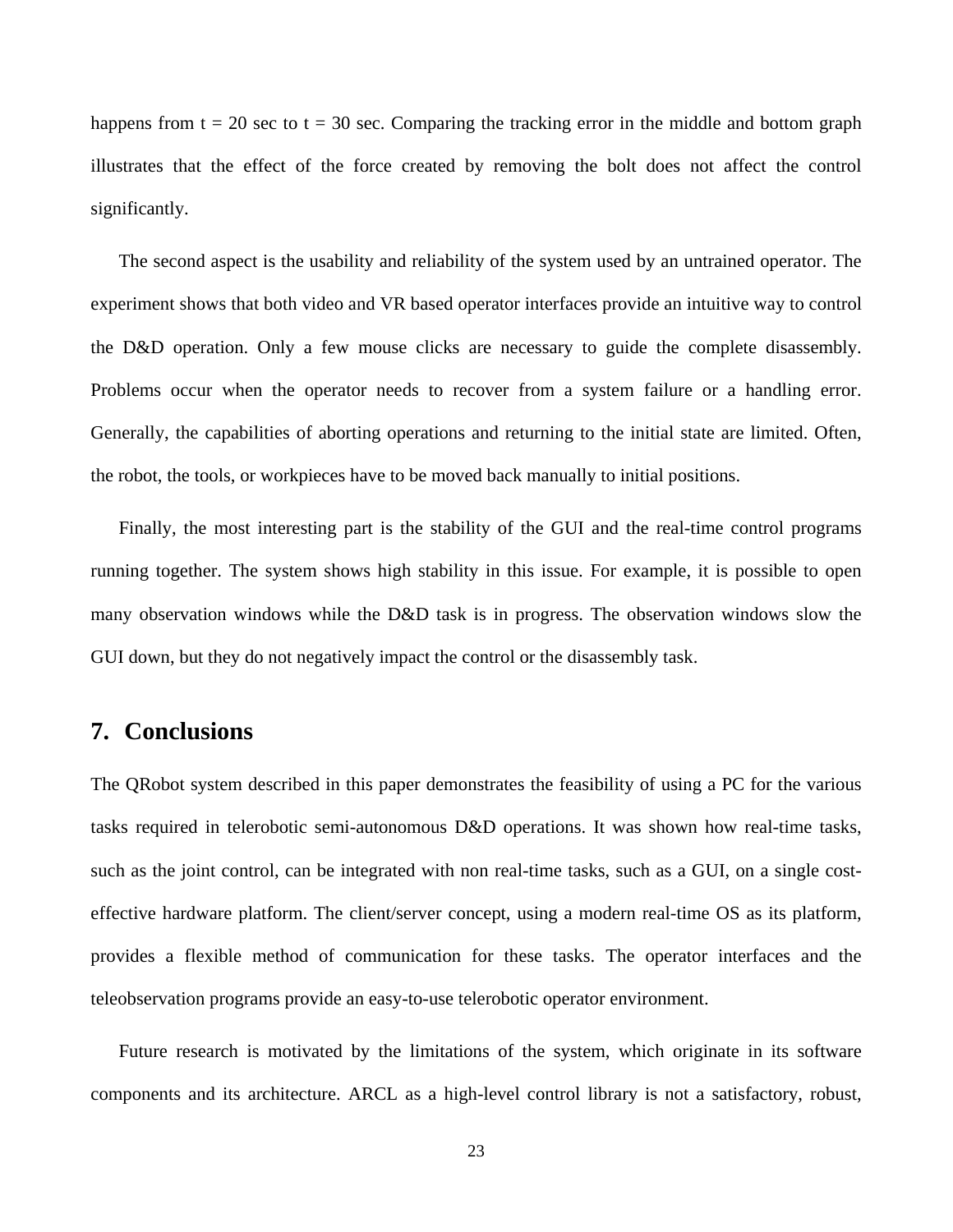general-purpose solution. Although QRobot is entirely PC based, it still uses two OSs: QNX (for all functions except the 3D robot simulator) and Windows NT (for the 3D robot simulator). This introduces higher complexity and cost. It would be desirable to have all components running under the same OS. Additionally, the system was developed by integrating different software components. All components have been specifically modified to work together, which leads to a static architecture. For example, extending the system to a different robot type would result in modifications of ARCL, the joint level control, the robot simulator and the way they communicate. The biggest problem is the limited flexibility in adapting the system to different applications. Basically, certain parts of QRobot (*e.g.,* the robot simulator, the GUI, the tool clients, *etc.*) are specific to the D&D example of the motor disassembly. Adapting the system to a different application requires some knowledge of its internal workings.

To overcome these problems, the current research targets the specification, design, and implementation of a new robot control environment. The framework would be object oriented, using the language C++. Objects would represent the different components of the system, for example the trajectory generator, manipulators, tools and sensors. Object oriented programming techniques like inheritance could be used to reuse code and easily extend the system without knowing its internals, thereby avoiding recompiling the whole system. The framework would provide functionality for object management, communication, and real-time task management. Finally, the goal would be the implementation of the complete robot control system under one OS to achieve a single PC, single OS solution. This new robot control environment would use the concepts and advantages of a purely PC based system as described in this paper, but improve the design to utilize state-of-the-art software development tools and techniques. The resultant system would allow researchers to focus on their actual application rather than the technical framework.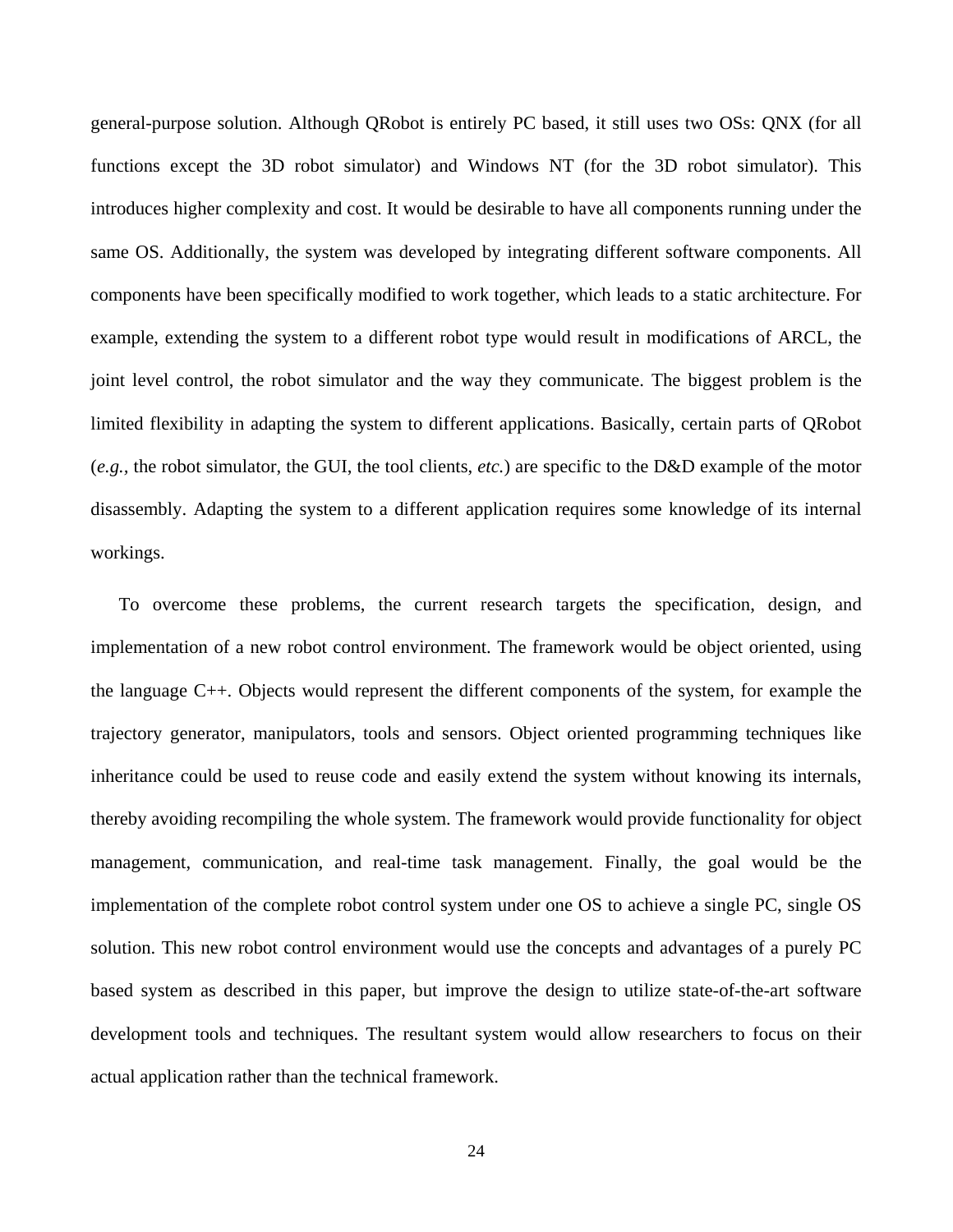

**Figure 9. Joint 3 trajectories and tracking errors for the bolt removal**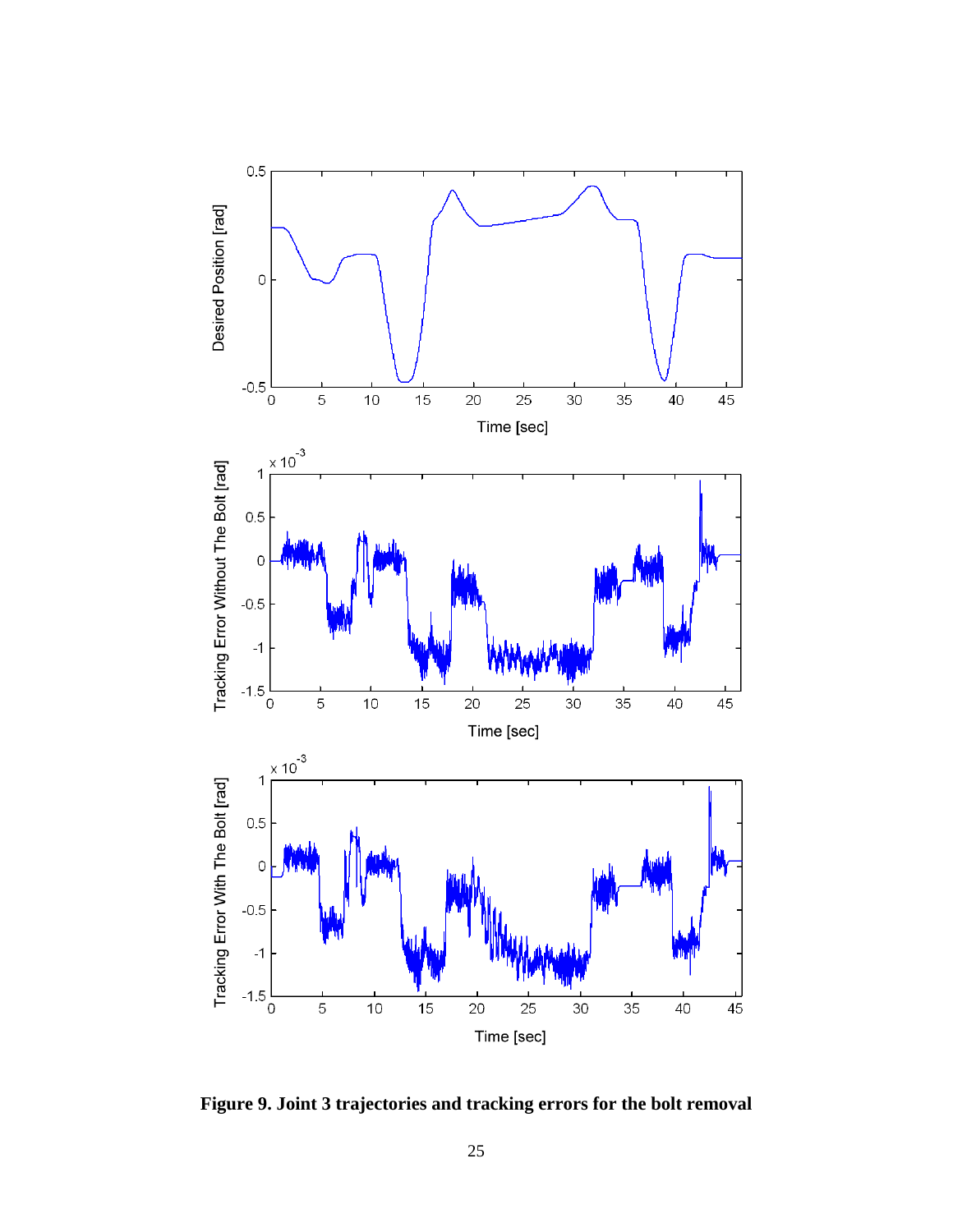# **Acknowledgements**

This work is supported in part by the U.S. NSF Grants DMI-9457967, CMS-9634796, ECS-9619785, DMI-9813213, EPS-9630167, DOE Grant DE-FG07-96ER14728, ONR Grant N00014-99-1-0589, and a DOC Grant.

# **References**

<u>.</u>

- [1] Vladimir Lumelsky*, On human performance in telerobotics*, IEEE Transactions on Systems, Man and Cybernetics, *21*(5).
- [2] N. Costescu, M. Loffler, E. Zergeroglu, and D. Dawson, *QRobot A Multitasking PC Based Robot Control System*, Microcomputer Applications Journal Special Issue on Robotics, *18*(1), pages 13-22.
- [3] http://ece.clemson.edu/iaal/doeweb/doeweb.htm
- [4] J. Lloyd, *Implementation of a Robot Control Development Environment*, Masters Thesis, McGill University, Dec.1985
- [5] Unimation Inc., Danbury, Connecticut, *500 Series Equipment and Programming Manual*, 1983.
- [6] N. Costescu, D. M. Dawson, and M. Loffler, *QMotor 2.0 A PC Based Real-Time Multitasking Graphical Control Environment*, June 1999 IEEE Control Systems Magazine, *19*(3), pages 68 - 76.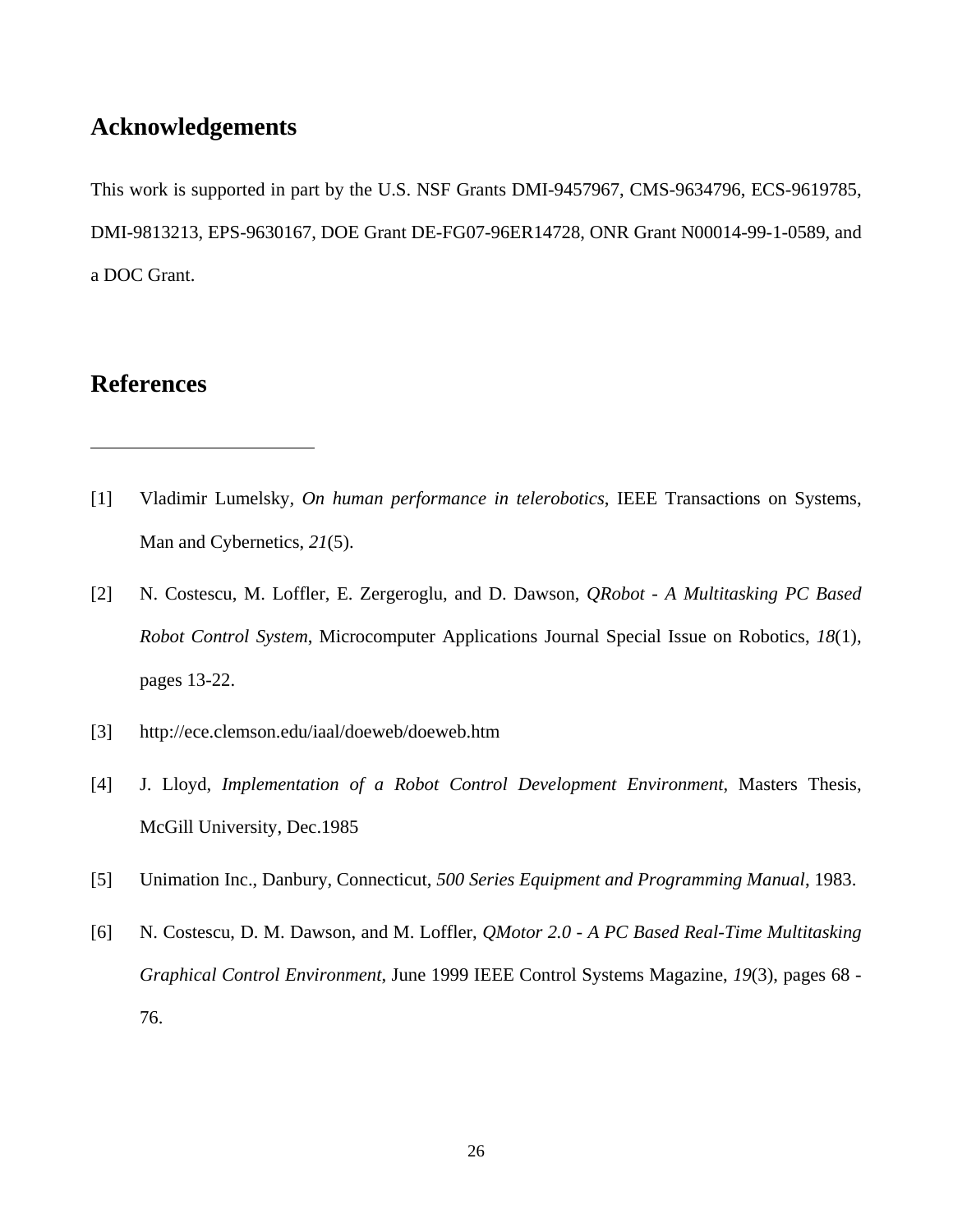[7] D. Hildebrand, *An Architectural Overview of QNX*, Proceedings of the Usenix Workship on Micro-Kernels & Other Kernel Architectures, Seattle, April 1992.

 $\overline{a}$ 

- [8] P. Corke, *The Unimation Puma Servo System*, CSIRO Division of Manufacturing Technology, Preston, Australia.
- [9] Trident Robotics and Research, Inc., 2516 Matterhorn Drive, Wexford, PA 15090-7962, (412) 934-8348, http://www.cs.cmu.edu/~deadslug/puma.html
- [10] Quanser Consulting, 102 George Street, Hamilton, Ontario, CANADA L8P 1E2, Tel: 1 905 527 5208, Fax: 1 905 570 1906, http://www.quanser.com.
- [11] QSSL, Corporate Headquarters, 175 Terence Matthews Crescent, Kanata, Ontario K2M 1W8 Canada, Tel: +1 800-676-0566 or +1 613-591-0931, Fax: +1 613-591-3579, Email: info@qnx.com, http://www.qnx.com (QNX web site)
- [12] N. Costescu, M. Loffler, M. Feemster, and D. Dawson, *QMotor 3.0 An Object Oriented System for PC Control Program Implementation and Tuning*, Proc. of the American Control Conference, Arlington, VA, June, 2001, to appear.
- [13] B. Armstrong, O. Khatib, J. Burdick, *The Explicit Dynamic Model and Inertial Parameters of the PUMA 560 Arm*, Proc. IEEE int. conf. Robotics and Automation 1 (1986) pp. 510-518
- [14] P. Corke, *The ARCL Robot Programming System*, CSIRO Division of Manufacturing Technology.
- [15] P. Corke, P. Dunn, and R. Kirkham, *An ARCL Tutorial*, CSIRO Division of Manufacturing Technology, Preston, Australia, 1992.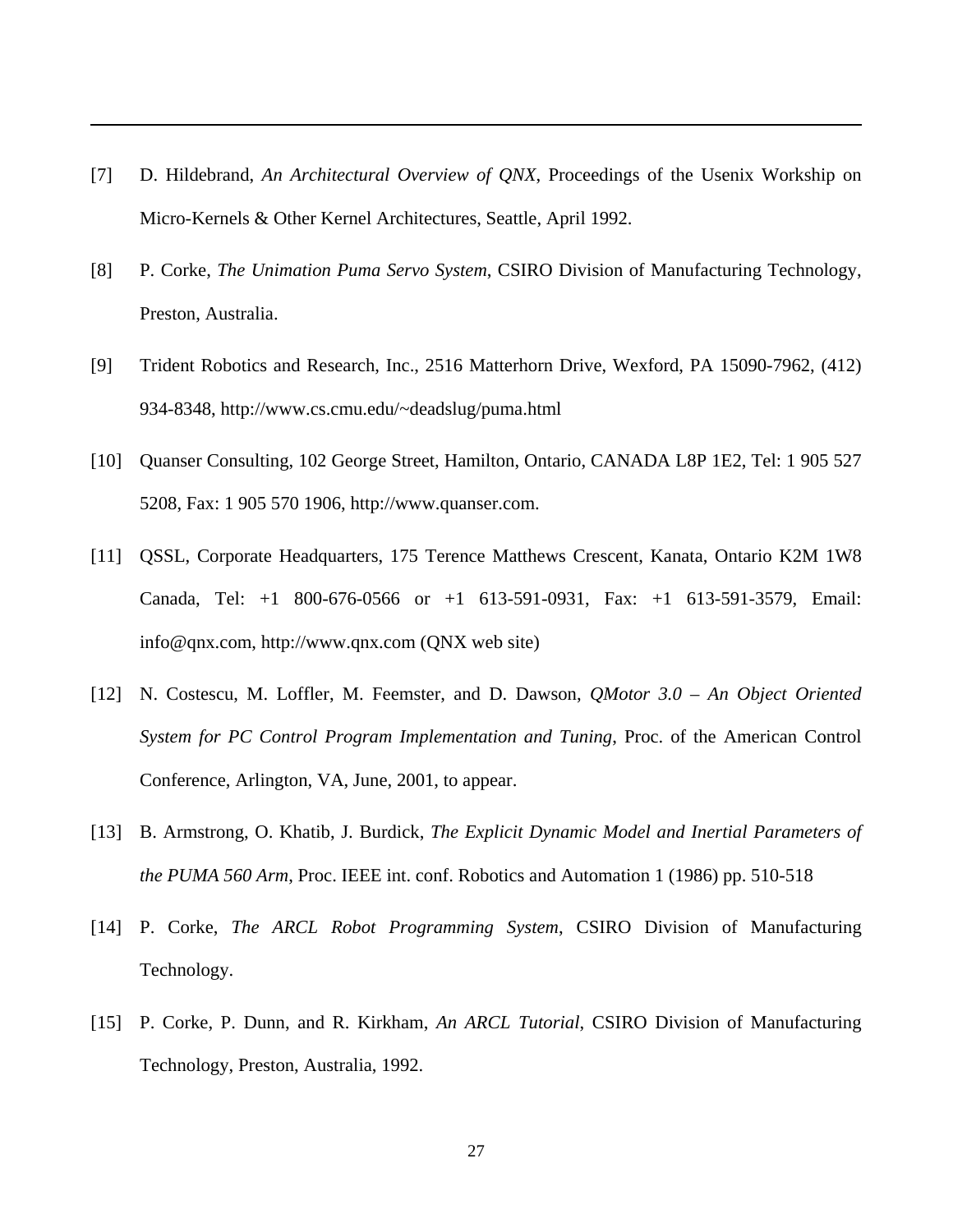- [16] Quality Real-Time Systems, LLC., 6312 Seven Corners Center, Falls Church, VA 22044, Website: http://qrts.com.
- [17] J. Neider, T. Davis, and M. Woo, *OpenGL Programming Guide*, Addison-Wesley Publishing Company, New York, 1993.

# **Biographies**

 $\overline{a}$ 

*Markus Loffler* was born in 1971, in Munich, Germany. He received his diploma in Electrical Engineering from the Technische Universitaet München (Technical University of Munich). After finishing his thesis for diploma at Clemson University, South Carolina, he joined the Robotics and Mechatronics Group at Clemson to work on his Ph.D. degree. Besides being involved in various software projects for PC based real-time control and sensor integration, his research focuses on new object oriented control concepts for robot manipulators.

*Nicolae P. Costescu* was born in 1969, in Bucharest, Romania. In 1990, he received a B.S. in Computer Science from Virginia Polytechnic Institute. He completed a M.S. in Computer Engineering at Clemson University in 1994 and a Ph.D. in Computer Engineering at Clemson University in 2000. Dr. Costescu is currently President of Quality Real-Time Systems, LLC, a company specializing in real-time software for control and robotic applications.

*Erkan Zergeroglu* was born in 1970 in Artvin-Yusufeli Turkey. He received his MS degree in Electrical Engineering from Middle East Technical University, Turkey in 1996 and Ph.D. degree from